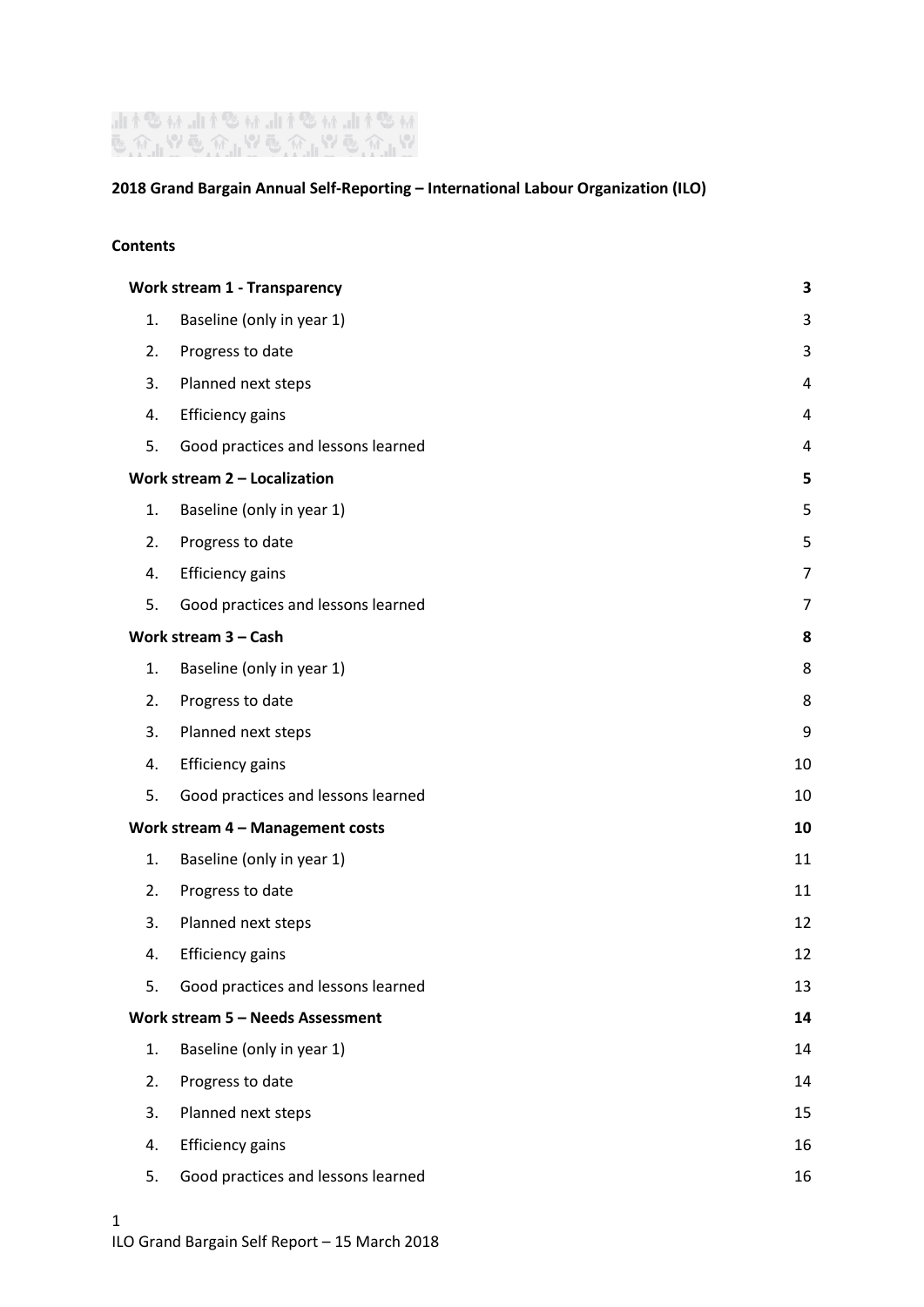| Work stream 6 - Participation Revolution        |                                                        | 17 |
|-------------------------------------------------|--------------------------------------------------------|----|
| 1.                                              | Baseline (only in year 1)                              | 17 |
| 2.                                              | Progress to date                                       | 17 |
| 3.                                              | Planned next steps                                     | 18 |
| 4.                                              | <b>Efficiency gains</b>                                | 19 |
| 5.                                              | Good practices and lessons learned                     | 19 |
| Work stream 7 - Multi-year planning and funding |                                                        | 19 |
| 1.                                              | Baseline (only in year 1)                              | 19 |
| 2.                                              | Progress to date                                       | 20 |
| 3.                                              | Planned next steps                                     | 20 |
| 4.                                              | <b>Efficiency gains</b>                                | 20 |
| 5.                                              | Good practice and lessons learned                      | 20 |
| <b>Work stream 8 - Earmarking/flexibility</b>   |                                                        | 22 |
| 1.                                              | Baseline (only in year 1)                              | 22 |
| 2.                                              | Progress to date                                       | 22 |
| 3.                                              | Planned next steps                                     | 23 |
| 4.                                              | <b>Efficiency gains</b>                                | 23 |
| 5.                                              | Good practices and lessons learned                     | 23 |
| Work stream 9 - Reporting requirements          |                                                        | 24 |
| 1.                                              | Baseline (only in year 1)                              | 24 |
| 2.                                              | Progress to date                                       | 24 |
| 3.                                              | Planned next steps                                     | 24 |
| 4.                                              | <b>Efficiency gains</b>                                | 25 |
| 5.                                              | Good practices and lessons learned                     | 25 |
|                                                 | Work stream 10 - Humanitarian - Development engagement | 26 |
| 1.                                              | Baseline (only in year 1)                              | 26 |
| 2.                                              | Progress to date                                       | 26 |
| 3.                                              | Planned next steps                                     | 28 |
| 4.                                              | <b>Efficiency gains</b>                                | 28 |
| 5.                                              | Good practices and lessons learned                     | 28 |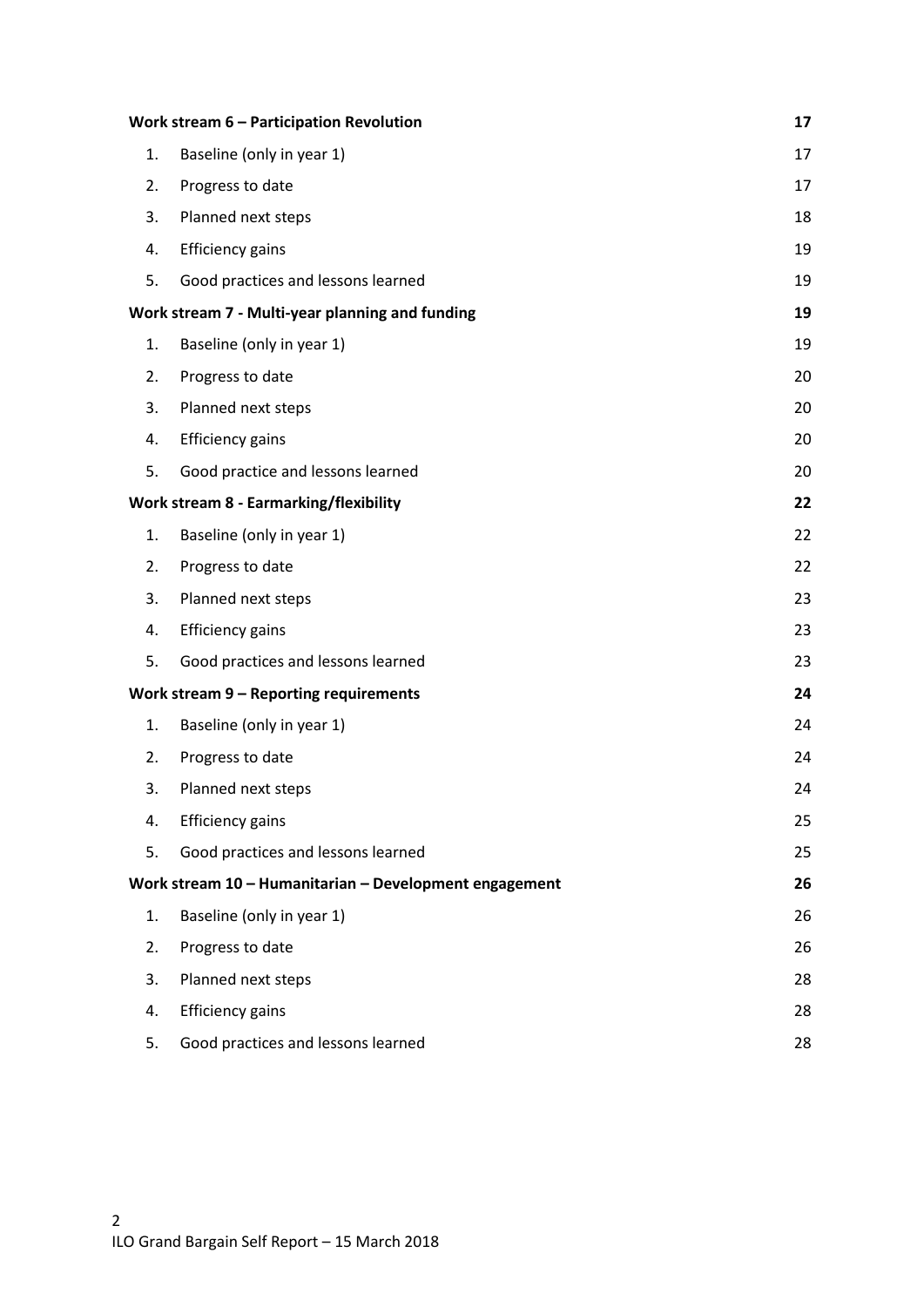# <span id="page-2-0"></span>**Work stream 1 - Transparency**

#### *Aid organisations and donors commit to:*

- 1. *Publish timely, transparent, harmonised and open high-quality data on humanitarian funding within two years of the World Humanitarian Summit in Istanbul. We consider IATI to provide a basis for the purpose of a common standard.*
- 2. *Make use of appropriate data analysis, explaining the distinctiveness of activities, organisations, environments and circumstances (for example, protection, conflict-zones).*
- 3. *Improve the digital platform and engage with the open-data standard community to help ensure:*
	- *accountability of donors and responders with open data for retrieval and analysis;*
	- *improvements in decision-making, based upon the best possible information;*
	- *a reduced workload over time as a result of donors accepting common standard data for some reporting purposes; and*
	- *traceability of donors' funding throughout the transaction chain as far as the final responders and, where feasible, affected people.*
- 4. *Support the capacity of all partners to access and publish data.*

**Transparency work stream co-conveners reporting request:** How will you use the data from IATI within your organization including, for example, for monitoring, reporting and vis-à-vis other Grand Bargain commitments?

## **1. Baseline (only in year 1)**

<span id="page-2-1"></span>Where did your organisation stand on the work stream and its commitments when the Grand Bargain was signed?

## <span id="page-2-2"></span>**2. Progress to date**

Which concrete actions have you taken (both internally and in cooperation with other signatories) to implement the commitments of the work stream?

*The ILO further improved its systems and procedures to capture and disseminate data on results achieved and funds spent. Good progress has been made on voluntary contributions (around 40% of ILO's budget), focus no shifting to get the same level of granularity on regular budget work funded from assessed contributions. The transparency portal [\(DC dashboard\)](https://www.ilo.org/DevelopmentCooperationDashboard/) has been complemented with a more detailed internal dashboard that allows management to make allocation decisions on the basis of real-time figures. On-line information on ILO results is now available through the [on-line ILO results](http://www.ilo.org/IRDashboard/#azfoxn0)  [report](http://www.ilo.org/IRDashboard/#azfoxn0) (Programme Implementation Report 2016-17, launched at the ILO's Governing Body in March 2018).*

*Figures on funds received in response to humanitarian appeals and annual allocations by the ILO are regularly reported to OCHA FTS, with latest submission made on 26 February 2018.*

*Discussions on IATI implementation are ongoing, seeking to develop automation of data publishing to the greatest extent possible, which would however require additional time and investments in terms of resources.*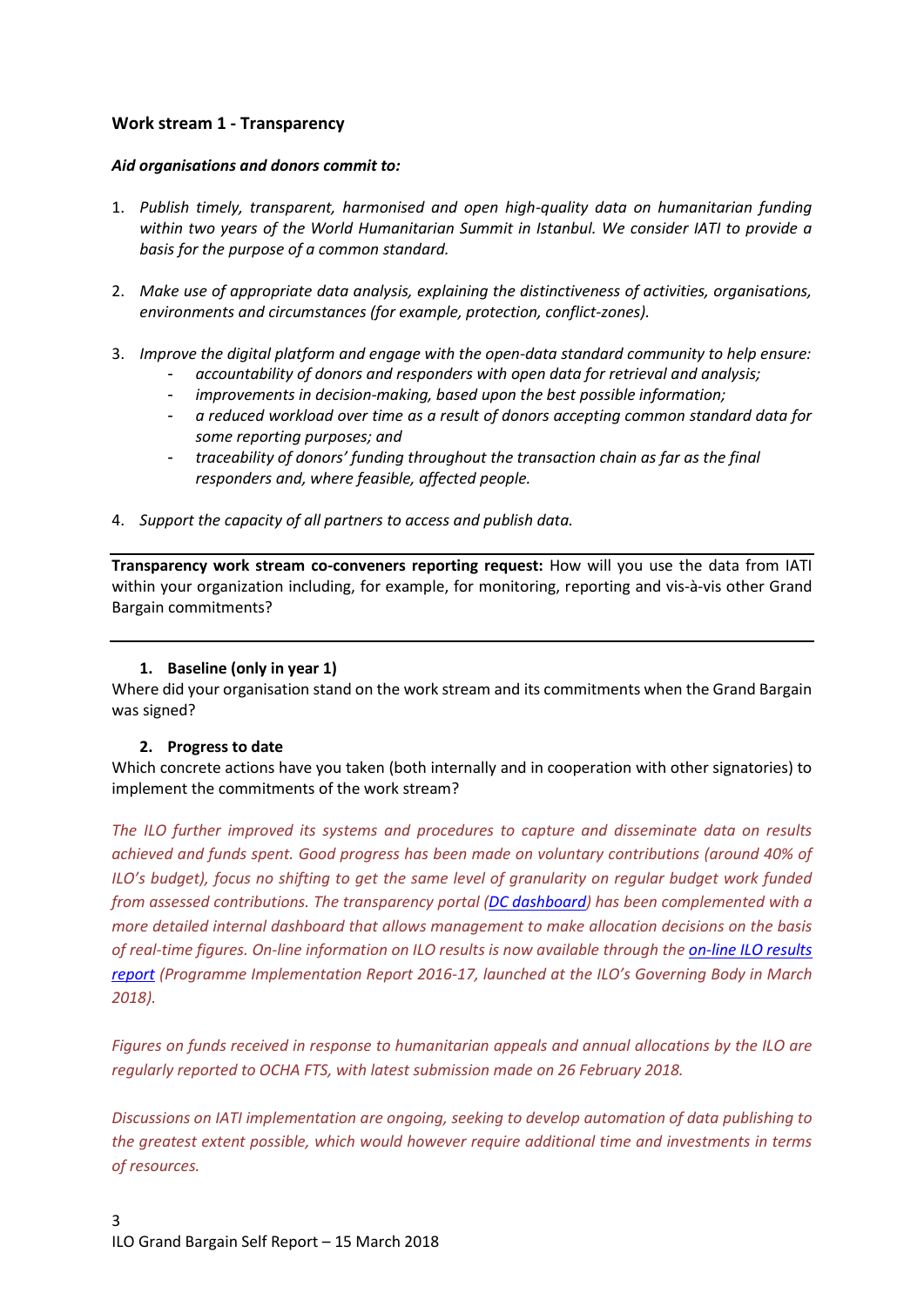#### <span id="page-3-0"></span>**3. Planned next steps**

What are the specific next steps which you plan to undertake to implement the commitments (with a focus on the next 2 years)?

*In the short term, ILO plans to move forward on IATI by filling the time gap since its last data release, with a focus on voluntary funding. To understand experiences and best practices in capturing both voluntary and assessed contributions, ILO officials will participate in a workshop on IATI compliance, stemming from the latest United Nations Strategic Planning Network (UNSPN) and hosted by IOM in April 2018.*

*An internal mechanism to fully implement IATI standards has been agreed upon by the ILO Sherpa (Deputy Director-General for Field Operations) and the Deputy Director-General for Management.*

#### <span id="page-3-1"></span>**4. Efficiency gains**

Please indicate, qualitatively, efficiency gains associated with implementation of GB commitments and how they have benefitted your organisation and beneficiaries.

*While not solely driven by the Grand Bargain but also related to requests from ILO's Governing Body and donor reviews such as MOPAN, the public availability of real-time expenditure data across countries, outcomes and source of funds has already reduced the need for other, off-line reporting that were more onerous to prepare. As the implementation of the commitments under this work stream are still at the early stages, it is too early to quantify efficiency gains. However, once fully implemented and once initial costs are recovered, it is expected to positively contribute to the organization's Results-Based management principle of integrated budgeting and simplify reporting to both FTS and OECD-DAC.*

#### <span id="page-3-2"></span>**5. Good practices and lessons learned**

Which concrete action(s) have had the most success (both internally and in cooperation with other signatories) to implement the commitments of the work stream? And why?

*Informal exchanges with other UN agencies have proven to be useful to better understand common challenges and potential solutions, but also to make the right "business case". Another lesson is the incremental approach, for instance initially focusing on OCHA FTS data for the ILO's work related to the Syrian Refugee Crisis and then to look at systematizing this across relevant country operations.*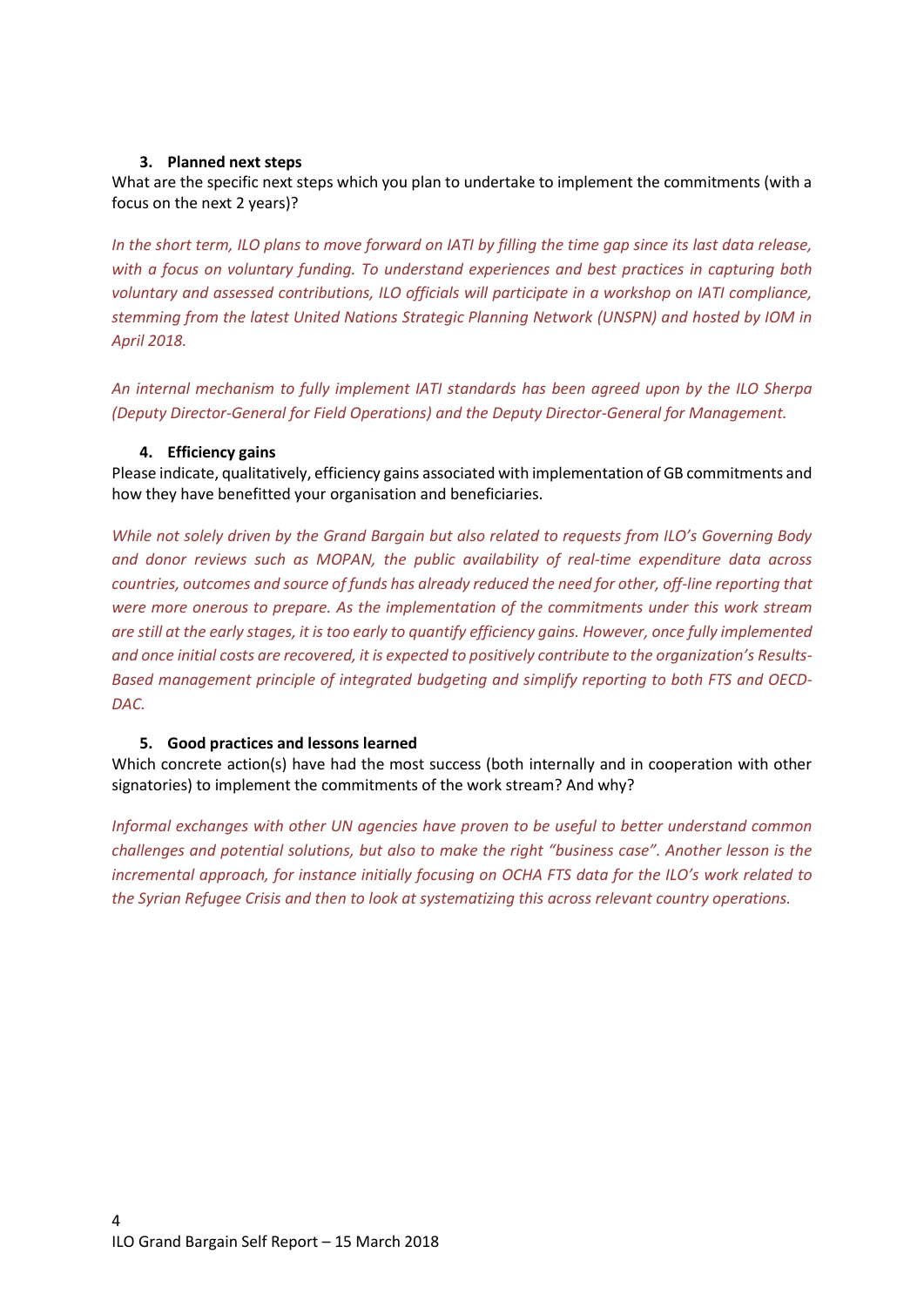# <span id="page-4-0"></span>**Work stream 2 – Localization**

#### *Aid organisations and donors commit to:*

- 1. *Increase and support multi-year investment in the institutional capacities of local and national responders, including preparedness, response and coordination capacities, especially in fragile contexts and where communities are vulnerable to armed conflicts, disasters, recurrent outbreaks and the effects of climate change. We should achieve this through collaboration with development partners and incorporate capacity strengthening in partnership agreements.*
- 2. *Understand better and work to remove or reduce barriers that prevent organisations and donors from partnering with local and national responders in order to lessen their administrative burden.*
- 3. *Support and complement national coordination mechanisms where they exist and include local and national responders in international coordination mechanisms as appropriate and in keeping with humanitarian principles.*
- 4. *Achieve by 2020 a global, aggregated target of at least 25 per cent of humanitarian funding to local and national responders as directly as possible to improve outcomes for affected people and reduce transactional costs.*
- 5. *Develop, with the Inter-Agency Standing Committee (IASC), and apply a 'localisation' marker to measure direct and indirect funding to local and national responders.*
- 6. *Make greater use of funding tools which increase and improve assistance delivered by local and national responders, such as UN-led country-based pooled funds (CBPF), IFRC Disaster Relief Emergency Fund (DREF) and NGO- led and other pooled funds.*

**Localisation work stream co-conveners reporting request:** What percentage of your humanitarian funding in 2017 was provided to local and national responders (a) directly (b) through pooled funds, or (c) through a single intermediary?<sup>1</sup>

## <span id="page-4-1"></span>**1. Baseline (only in year 1)**

Where did your organisation stand on the work stream and its commitments when the Grand Bargain was signed?

## <span id="page-4-2"></span>**2. Progress to date**

 $\overline{a}$ 

Which concrete actions have you taken (both internally and in cooperation with other signatories) to implement the commitments of the work stream?

*The International Labour Conference adopted in June 2017 [Recommendation No. 205 on Employment](http://www.ilo.org/dyn/normlex/en/f?p=NORMLEXPUB:12100:0::NO::P12100_ILO_CODE:R205)  [and Decent Work for Peace and Resilience,](http://www.ilo.org/dyn/normlex/en/f?p=NORMLEXPUB:12100:0::NO::P12100_ILO_CODE:R205) a normative instrument providing guidance to member states, organizations and practitioners dealing with employment and decent work issues in fragile settings arising from conflict or disaster. While Recommendation No 205 is a global initiative, it will have significant country implications under the direct responsibility of local institutions who have* 

<sup>&</sup>lt;sup>1</sup> The "Identified Categories for Tracking Aid Flows" document agreed through silence procedure [\(available here\)](https://interagencystandingcommittee.org/grand-bargain-hosted-iasc/documents/categories-tracking-funding-flows) provides relevant definitions. The detailed data collection form [\(available here\)](https://interagencystandingcommittee.org/grand-bargain-hosted-iasc/documents/localization-data-collection-form) may also assist you in responding to this question. Returning this form with your self report is optional, but encouraged.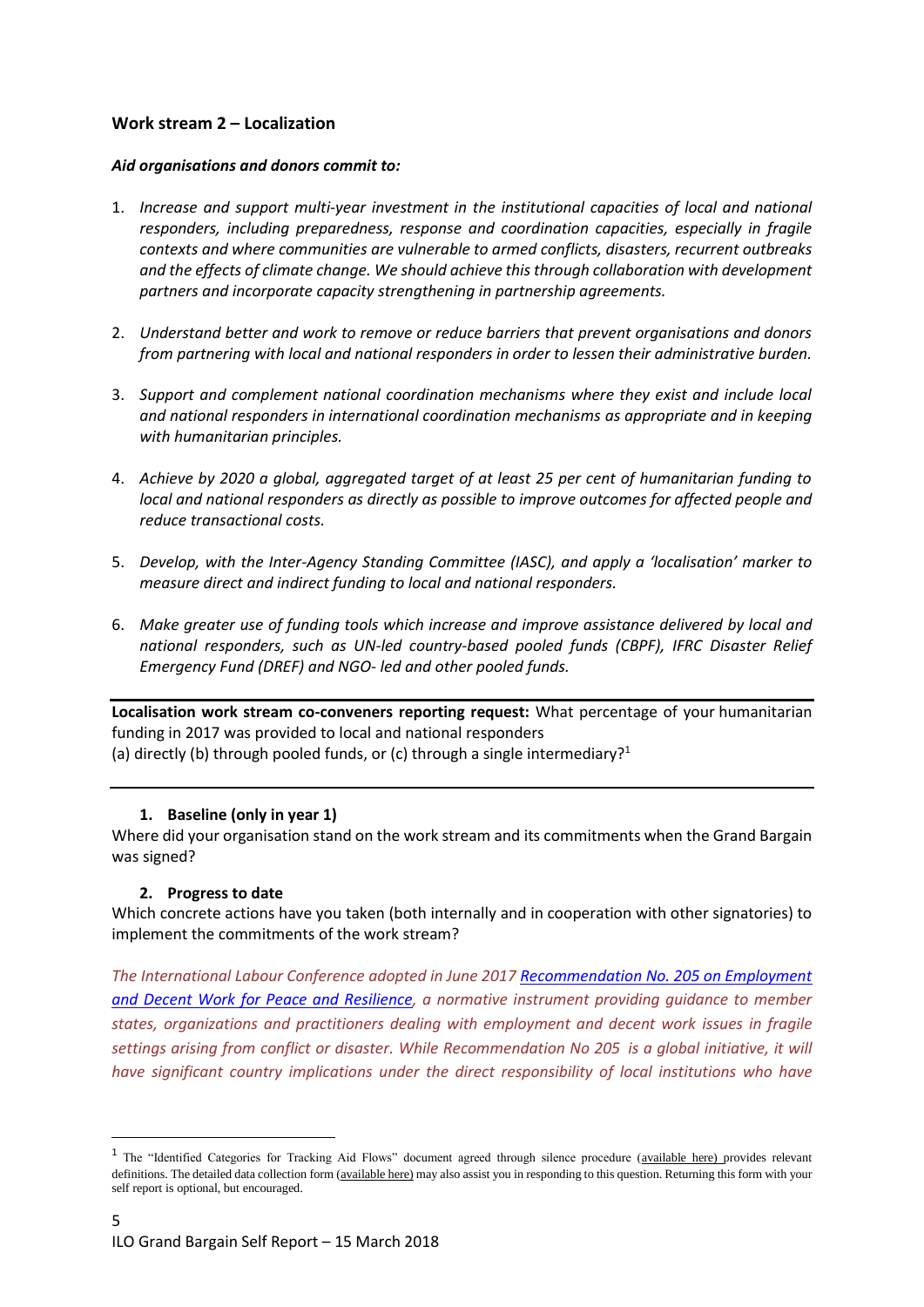*contributed to the recommendation by sending inputs (from over 80 countries) during the preparatory work.*

*Developing capacities of local institutions in order to enhance their role in economic recovery and employment generation isthe main focus of ILO involvement in fragile situations. The default modality of programme implementation remains therefore to work in support of and through its national constituents (Ministries of Employment and Labour, Trade Unions, Employers' Organizations). Moreover, chambers of commerce, local governments, cooperatives and economic actors are also routinely involved.* 

*In Turkey, for example, all ILO's programmes targeting Syrian refugees are implemented with the local Chambers of Commerce, the employment service ISKUR, and local institutions such as the South Eastern Anatolia Regional Development Administration, regional development agencies and municipalities. Also in Turkey, ILO assisted in the implementation of the government's Regulation on Work Permits of Foreigners under Temporary Protection (FuTP).*

*This is also reflected in the intervention model of the ILO's [Employment-intensive investment](http://www.ilo.org/employment/units/emp-invest/employment-intensive-investment/lang--en/index.htm)  [Programme \(EIIP\),](http://www.ilo.org/employment/units/emp-invest/employment-intensive-investment/lang--en/index.htm) which relies national partners rather than direct ILO implementation. For instance, EIIP is creating short to mid-term employment opportunities for the Lebanese and Jordanian host communities and for Syrian refugees through infrastructure works. In Jordan, the ILO is implementing projects through the Ministries of Agriculture, Public Works and Housing, Education, Municipal Affairs and Labour. In Lebanon, the ILO is implementing projects with the Ministry of Labour and the Ministry of Social Affairs.*

*Over the course of 2017, capacity building to enhance the capacities of local governments, trade unions and employers' organisations on promotion of decent jobs for peace and resilience have been conducted in Colombia, Sierra Leone, Lebanon as well as through a global course at the ILO's International Training Centre in Turin. Through trainings on relevant labour market regulations and employment strategies, the ILO has supported Jordanian public employment services to develop their capacity to serve the employment needs of Syrian job seekers.* 

*In its analysis of market systems to test the labour markets' absorption capacities for refugee labour, the ILO puts a very strong emphasis on the need for local ownership of future interventions, as part of its sustainability strategy. New ILO interventions approved in 2017 in four African countries in fragile situations (Somalia, Sierra Leone, Comoros, Central African Republic, others) have integrated specific efforts to strengthen local institutions to provide employment opportunities for the most vulnerable.*

*The ILO is today not able to establish accurately the proportion of funds channelled to local and national partners as compared to other partners, as such information is not specifically tagged when issuing implementation agreements, service contracts or grants. Apart from manual reviews for a particular country programme, discussions have been held, looking into ways to track this in ILO's ERP system.*

#### 3. **Planned next steps**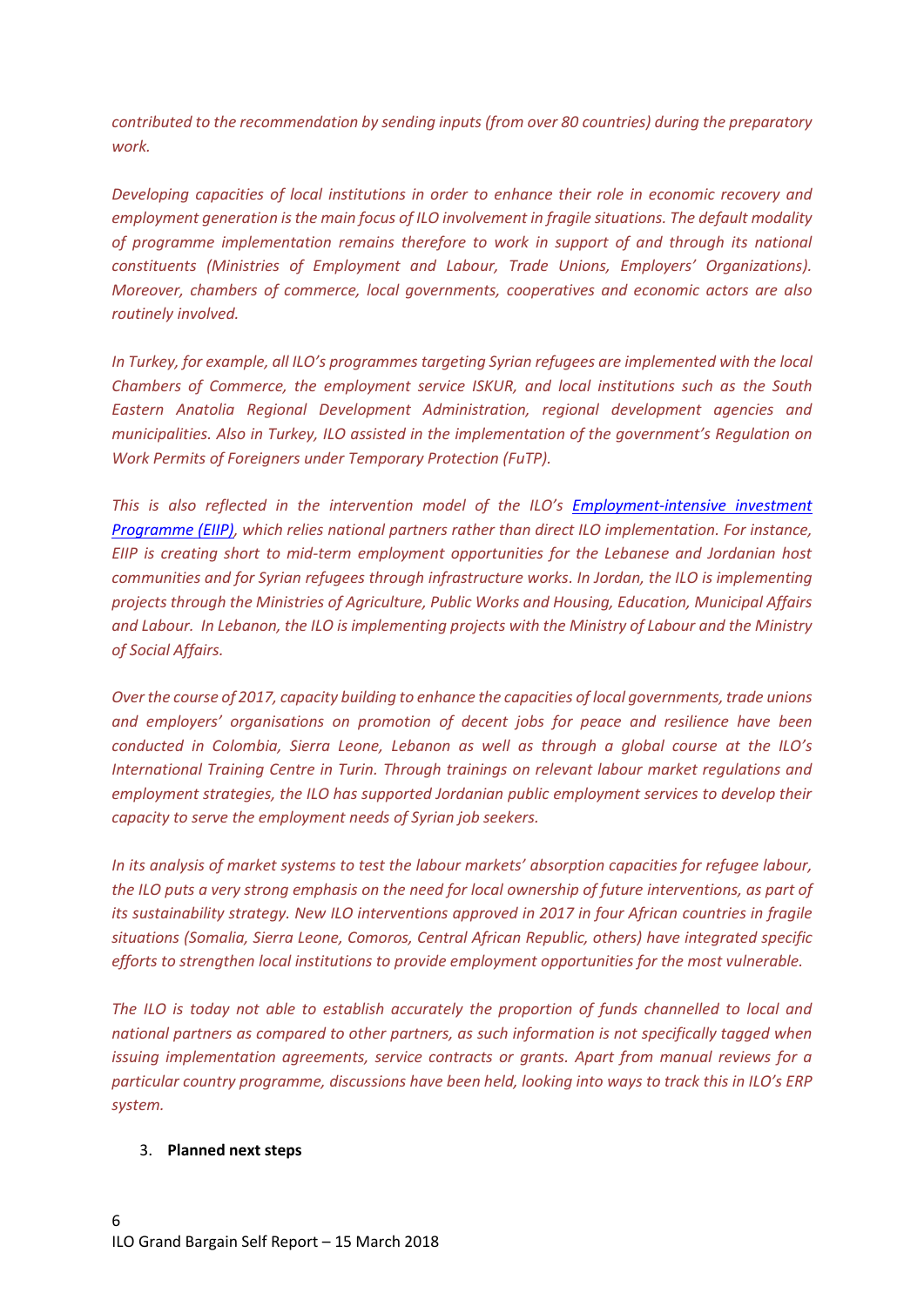What are the specific next steps which you plan to undertake to implement the commitments (with a focus on the next 2 years)?

*The ILO is rolling out its [Jobs for Peace and Resilience \(JPR\) flagship program](http://www.ilo.ch/global/about-the-ilo/how-the-ilo-works/WCMS_495276/lang--en/index.htm) at the national level, pursuing full involvement and participation of local institutions throughout the process. Enhancing institutions' capacities to cope with fragility is in fact the long-term scope of the JPR approach.* 

*As part of the implementation of Recommendation No 205, national institutions in at least 8 countries per biennium are expected to have enhanced their capacities and knowledge to mainstream the Recommendation No. 205 in national policies and programmes.*

*The ILO will, in consultation with other UN agencies, explore possible ways to track funding provided to local and national responders in its ERP system. This may include the introduction of new customer typologies.*

#### <span id="page-6-0"></span>**4. Efficiency gains**

Please indicate, qualitatively, efficiency gains associated with implementation of GB commitments and how they have benefitted your organisation and beneficiaries.

*Although hard to assess through quantitative metrics, it is clear that a stronger reliance on and capacity building activities aimed at local actors have allowed to achieve greater sustainability of ILO interventions.* 

*As a technical solution to track funding provided to local and national responders has not been implemented yet, it is premature to assess efficiency gains. The eventual implementation will in any case imply initial transaction costs, as an investment by the office will be required to make the necessary changes in its ERP and harmonize its data accordingly.*

#### <span id="page-6-1"></span>**5. Good practices and lessons learned**

Which concrete action(s) have had the most success (both internally and in cooperation with other signatories) to implement the commitments of the work stream? And why?

*Working through local institutions has added value to the ILO work and embedded an understanding of how different groups of workers (refugees, host communities and other groups) are impacted by labour market interventions. In some instances, local institutions may not have the capacity to respond and will require capacity-building and measures for institutional strengthening.*

*Taking into account barriers for national partners to accessing and proactively participate in humanitarian response and recovery work (knowledge, financial and administrative capacity of national governments and institutions), the ILO plans to continue the work to enhance capacity development of its local constituents in this area, building on early good results in Central African Republic, Somalia, Sierra Leone, the Comoros and others.*

*Providing access to labour markets, training and livelihoods for refugees is often a new area of engagement for institutions based on policy initiatives at the national level, and coordination between various ministries is key to bridging the humanitarian-development nexus. An innovative approach in Jordan and Turkey to address refugee interventions has been to establish inter-ministerial bodies, often*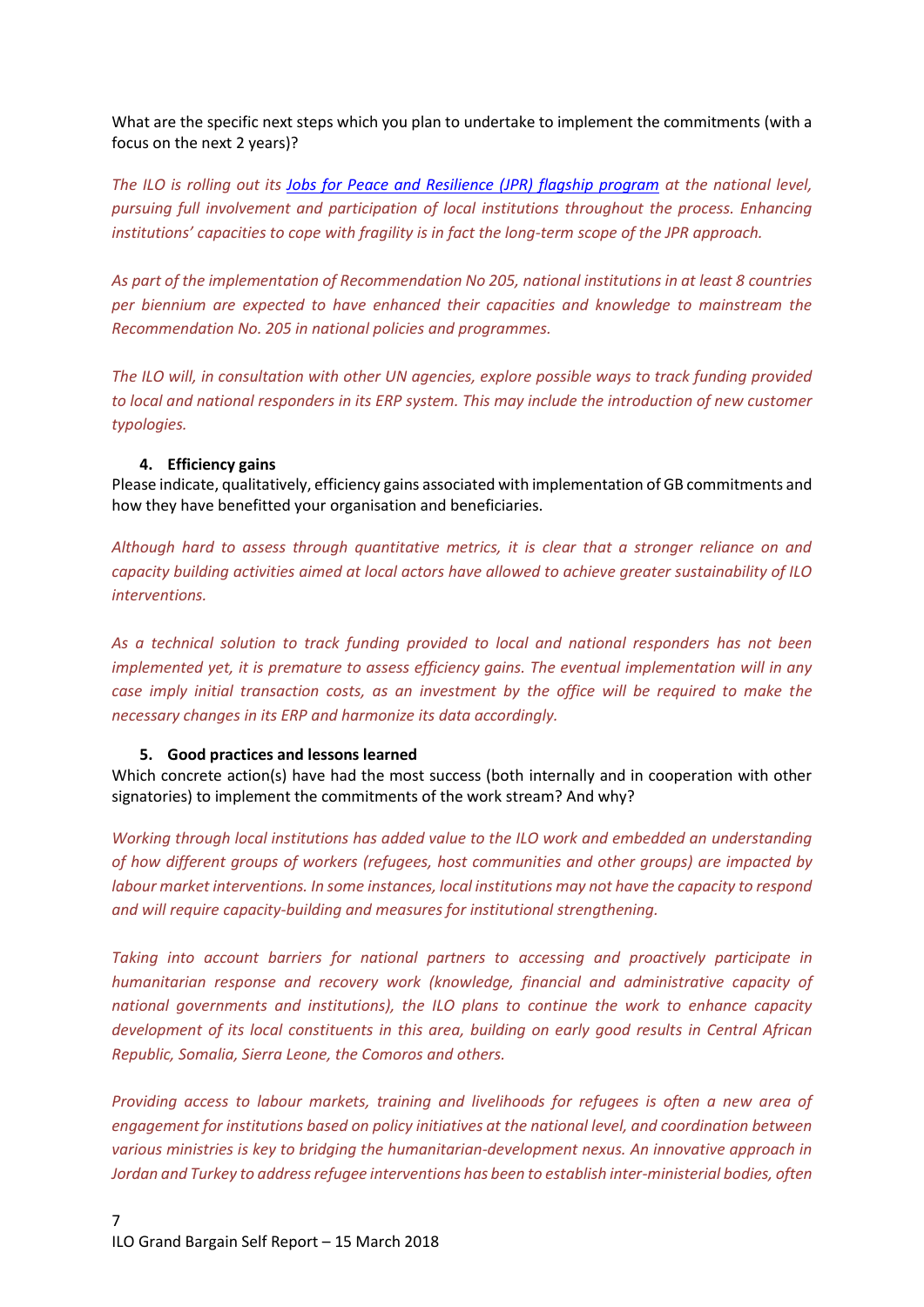*under the auspices of Prime Ministers' offices to facilitate the process. These bodies have included relevant ministries, including for example, Labour, Social Protection, Education, Interior, Foreign Affairs, Health, Public Works, local government, etc.* 

# <span id="page-7-0"></span>**Work stream 3 – Cash**

*Aid organisations and donors commit to:*

- *1. Increase the routine use of cash alongside other tools, including in-kind assistance, service delivery (such as health and nutrition) and vouchers. Employ markers to measure increase and outcomes.*
- *2. Invest in new delivery models which can be increased in scale while identifying best practice and mitigating risks in each context. Employ markers to track their evolution.*
- *3. Build an evidence base to assess the costs, benefits, impacts, and risks of cash (including on protection) relative to in-kind assistance, service delivery interventions and vouchers, and combinations thereof.*
- *4. Collaborate, share information and develop standards and guidelines for cash programming in order to better understand its risks and benefits.*
- *5. Ensure that coordination, delivery, and monitoring and evaluation mechanisms are put in place for cash transfers.*
- *6. Aim to increase use of cash programming beyond current low levels, where appropriate. Some organisations and donors may wish to set targets.*

#### <span id="page-7-1"></span>**1. Baseline (only in year 1)**

Where did your organisation stand on the work stream and its commitments when the Grand Bargain was signed?

#### <span id="page-7-2"></span>**2. Progress to date**

Which concrete actions have you taken (both internally and in cooperation with other signatories) to implement the commitments of the work stream?

*The ILO has developed a concrete approach to advancing social protection systems in humanitarian and in contexts of fragility. This is designed to leverage – and not replace – existing systems to deliver benefits and services and to orient humanitarian interventions toward the longer-term objectives of creating rights-based social protection and employment entitlements, building up local and institutional capacities and strengthening resilience against future shocks. This approach is now being mainstreamed in the ILO's Global Flagship Programme on [Building Social Protection Floors for All](http://www.ilo.org/global/about-the-ilo/how-the-ilo-works/WCMS_496742/lang--en/index.htm) (SPF).*

*The ILO co-chairs the Social Protection Inter [Agency Cooperation Board \(SPIAC-B\).](http://www.ilo.org/newyork/issues-at-work/social-protection/social-protection-inter-agency-cooperation-board/lang--en/index.htm) Within this framework, several Inter-agency Social Protection Assessment Tools have been developed, including Core Diagnostic Instrument (CODI), Social Protection Policy Options Tool (SPPOT) and the Public Works (PWP) Tool.*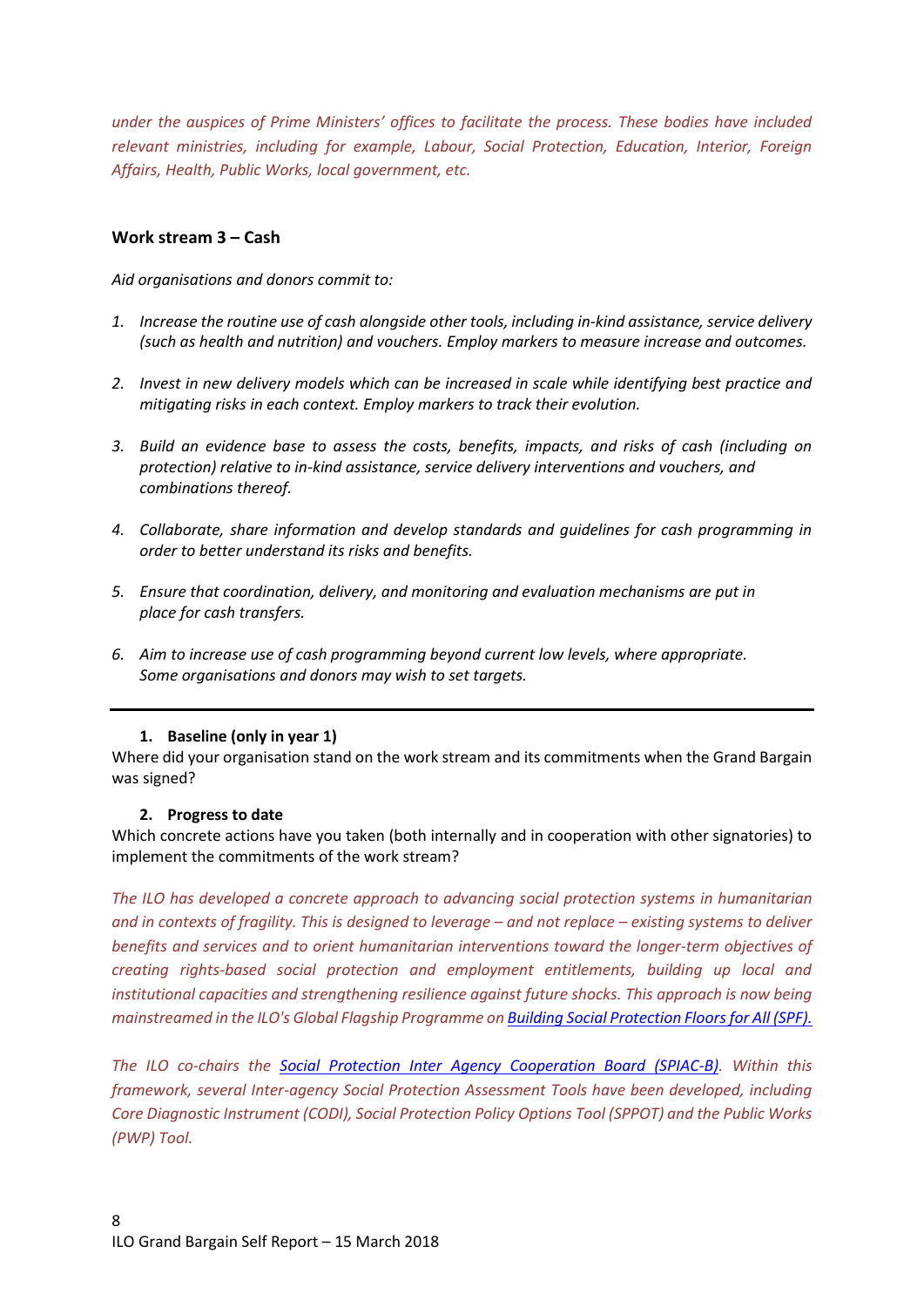*In 2017 the inter-agency Multi-Partner Financing Facility for Social Protection Floors was created and*  is known as the UN SPF Window under the UN Joint Fund for Agenda 2030. The Window will *complement resources mobilized by individual agencies for their own operations, and can be used to foster Delivery as One methods of operations as well as reinforce our common principles of harmonization and institutionalization; preparation and prevention; reinforcement, not replacement; and inclusion of the forcibly displaced for bridging the humanitarian-development divide.*

*As part of this partnership, ILO and UNHCR have developed a Technical Cooperation Programme (TCP) to scale up access of forcibly displaced people and host communities to basic income security and health care, ensuring that they are more resilient to the impacts of displacement and other shocks. Feasibility assessments were carried out jointly by ILO and UNHCR in four countries across Africa to develop proposals for the integration of refugees, asylum-seekers, internally displaced persons and stateless people into nationally-organized health insurance and services provision schemes.* 

*Several ILO cash-based public works programmes have provided not only wages and income security to the most vulnerable, but have also created much needed public assets (e.g. roads, bridges, schools and health centres), environmental protection and climate resilience (e.g. water and soil conservation, irrigation), and services (e.g. social and health services, early childhood development, cultural and sports related activities) in countries like Jordan, Lebanon, Nepal, Timor and Tunisia. In Jordan and Lebanon, wages have been provided to both Syrian refugees and host communities to enhance access to employment opportunities and livelihoods and to combat the worst forms child labour and unacceptable forms of work. Since 2017, some initiatives in Jordan under these employment intensive programmes have started using UNHCR's Common Cash Facility for transactions of salaries, a facility through which refugees withdraw cash from cash points using iris scanning without the need for a card or PIN.*

#### <span id="page-8-0"></span>**3. Planned next steps**

What are the specific next steps which you plan to undertake to implement the commitments (with a focus on the next 2 years)?

*WFP and ILO have defined potential areas of cooperation in 2017 in Turkey, for instance, ensuring that beneficiaries of the Emergency Social Safety Net (ESSN), managed by WFP, are linked to more longterm livelihood activities provided by ILO. This way, it is aimed to bridge short-term humanitarian aid and more long-term development measures. The collaboration will include adapting ESSN eligibility criteria and/or create a transitional period assistance plan to reduce disincentives for beneficiaries to engage in formal employment and other livelihoods activities that would otherwise lead to a loss of ESSN assistance.*

*Support and technical assistance to some 30 countries in Employment Intensive Investment Programmes (EIIP) is envisaged over the next two years. South-South capacity building workshops are planned to support this, including the annual bilingual Learning Forum on Public Investment and Employment Programme at the global level, with regional training events in in South Africa and Costa Rica, in addition to the 18th Regional Seminar for Labour-based Practitionersthat will be hosted by the Government of Tunisia in 2019.*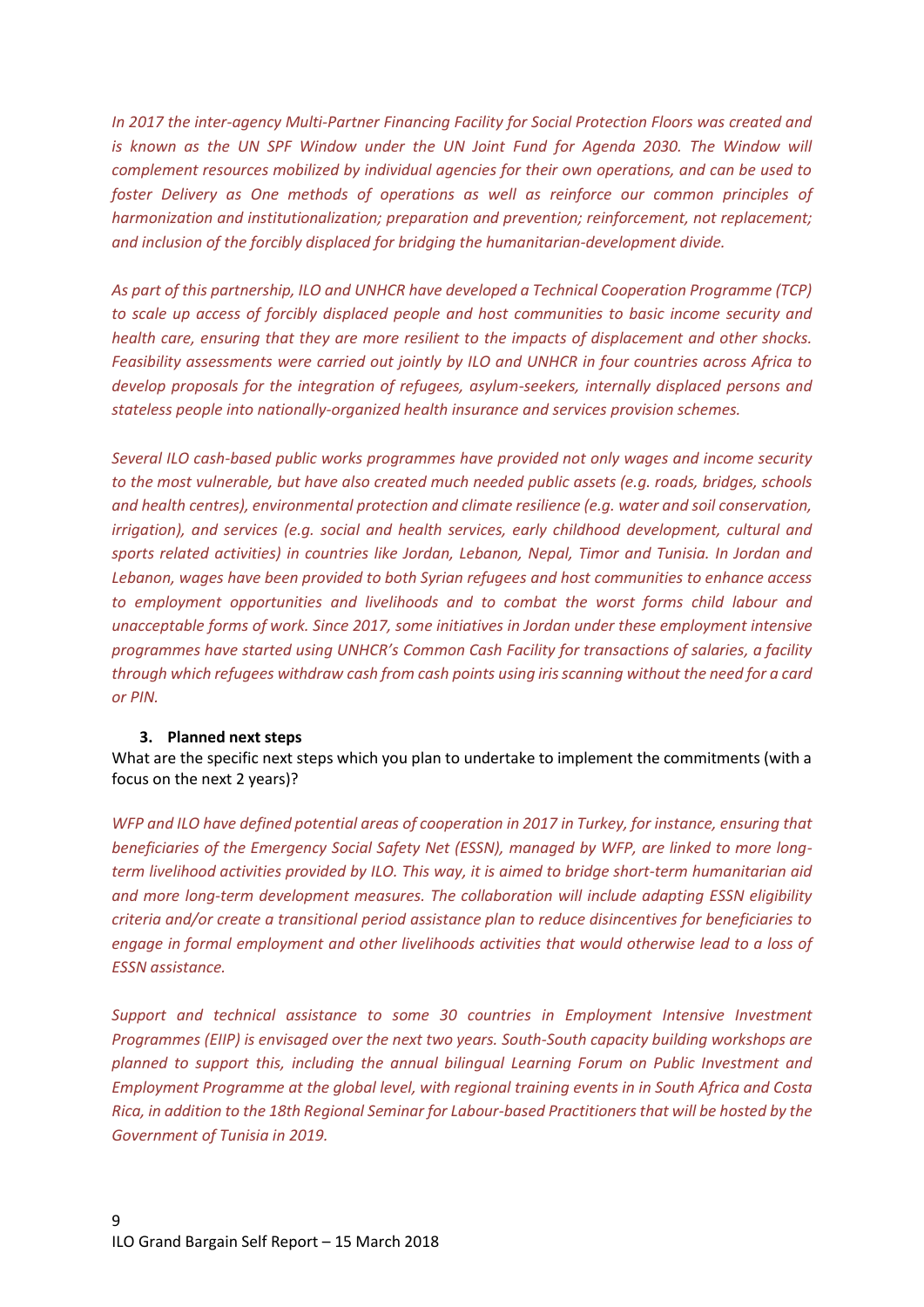## **4. Efficiency gains**

<span id="page-9-0"></span>Please indicate, qualitatively, efficiency gains associated with implementation of GB commitments and how they have benefitted your organisation and beneficiaries. *Not available at this stage*

#### <span id="page-9-1"></span>**5. Good practices and lessons learned**

Which concrete action(s) have had the most success (both internally and in cooperation with other signatories) to implement the commitments of the work stream? And why?

*Challenges to implementation include differing levels of commitment by constituent governments to opening access to public services and benefits programs to non-nationals or internally-displaced persons, and the continued challenges to improving coordination across a wide range of actors within and outside the UN system who are active in humanitarian contexts.*

*Even in emergency situations, it is important to adopt a long-term vision from the first few days of response and relief efforts. Interventions should be oriented toward supporting state reconstruction and the (re)establishment of the social contract, as well as supporting a state to meet its humanitarian obligations. The ILO's labour-intensive emergency employment schemes have offered immediate relief and livelihood opportunities with a long-term vision of building local productive capacities of individuals and institutions through community contracting and local resource-based approaches.* 

#### <span id="page-9-2"></span>**Work stream 4 – Management costs**

#### *Aid organisations and donors commit to:*

*1. Reduce the costs and measure the gained efficiencies of delivering assistance with technology (including green) and innovation. Aid organisations will provide the detailed steps to be taken by the end of 2017.*

*Examples where use of technology can be expanded:*

- *Mobile technology for needs assessments/post-distribution monitoring;*
- *Digital platforms and mobile devices for financial transactions;*
- *Communication with affected people via call centres and other feedback*
- *mechanisms such as SMS text messaging;*
- *Biometrics; and*
- *Sustainable energy.*
- *2. Harmonise partnership agreements and share partner assessment information as well as data about affected people, after data protection safeguards have been met by the end of 2017, in order to save time and avoid duplication in operations.*

#### *Aid organisations commit to:*

- *3. Provide transparent and comparable cost structures by the end of 2017. We acknowledge that operational management of the Grand Bargain signatories - the United Nations, International Organization for Migration (IOM), the Red Cross and Red Crescent Movement and the NGO sector may require different approaches.*
- *4. Reduce duplication of management and other costs through maximising efficiencies in*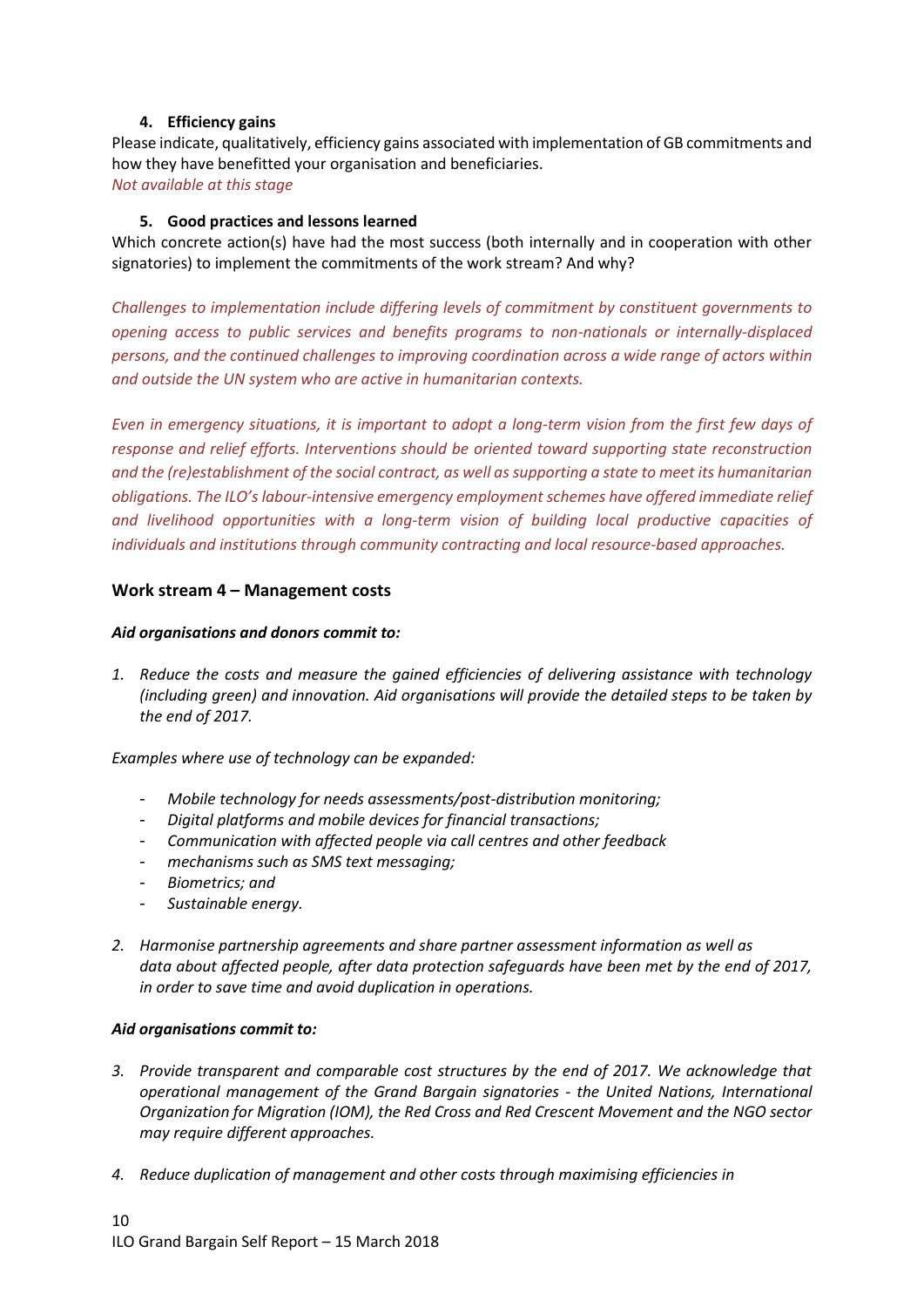*procurement and logistics for commonly required goods and services. Shared procurement should leverage the comparative advantage of the aid organisations and promote innovation.*

*Suggested areas for initial focus:*

- *Transportation/Travel;*
- *Vehicles and fleet management;*
- *Insurance;*
- *Shipment tracking systems;*
- *Inter-agency/common procurement pipelines (non-food items, shelter, WASH,*
- *food);*
- *IT services and equipment;*
- *Commercial consultancies; and*
- *Common support services.*

#### *Donors commit to:*

*5. Make joint regular functional monitoring and performance reviews and reduce individual donor assessments, evaluations, verifications, risk management and oversight processes.*

**Management costs work stream co-conveners reporting request:** What steps have you taken to reduce the number of individual donor assessments (if a donor) or partner assessments (if an agency) you conduct on humanitarian partners?

#### <span id="page-10-0"></span>**1. Baseline (only in year 1)**

Where did your organisation stand on the work stream and its commitments when the Grand Bargain was signed?

#### <span id="page-10-1"></span>**2. Progress to date**

Which concrete actions have you taken (both internally and in cooperation with other signatories) to implement the commitments of the work stream?

*In 2017, several initiatives have been undertaken to maximize efficiency in procurement operations. These include:*

- *The development of a new Functional Design solution for the tracking and reporting of the Procurements' Long Term Agreements (LTAs), previously done manually.*
- *Three major joint tenders where launched in 2017 by Common Procurement Activities Group (CPAG) of Geneva. The tenders resulted in the conclusion of LTAs.*
- *The In-tend Contract Management module has been deployed to provide comprehensive control of ILO's suppliers Service Level Agreements (SLAs) through the use of Key Performance Indicators (KPIs) and Document Management. The automation of Document Reminders ensures internal units and suppliers keep their information up to date.*
- *4 major Office Directives/Procedures have been issued or updated, with the aim of streamlining procurement rules and procedures and decentralising procurement operations. The thresholds for formal competitive bidding and review by contracts review committees were raised, resulting in simpler and faster procurement.*
- *The ILO is an active participant of the UN Global tender on Vehicles finalised in 2017, which allows to buy directly from the car manufacturer at corporate rate.*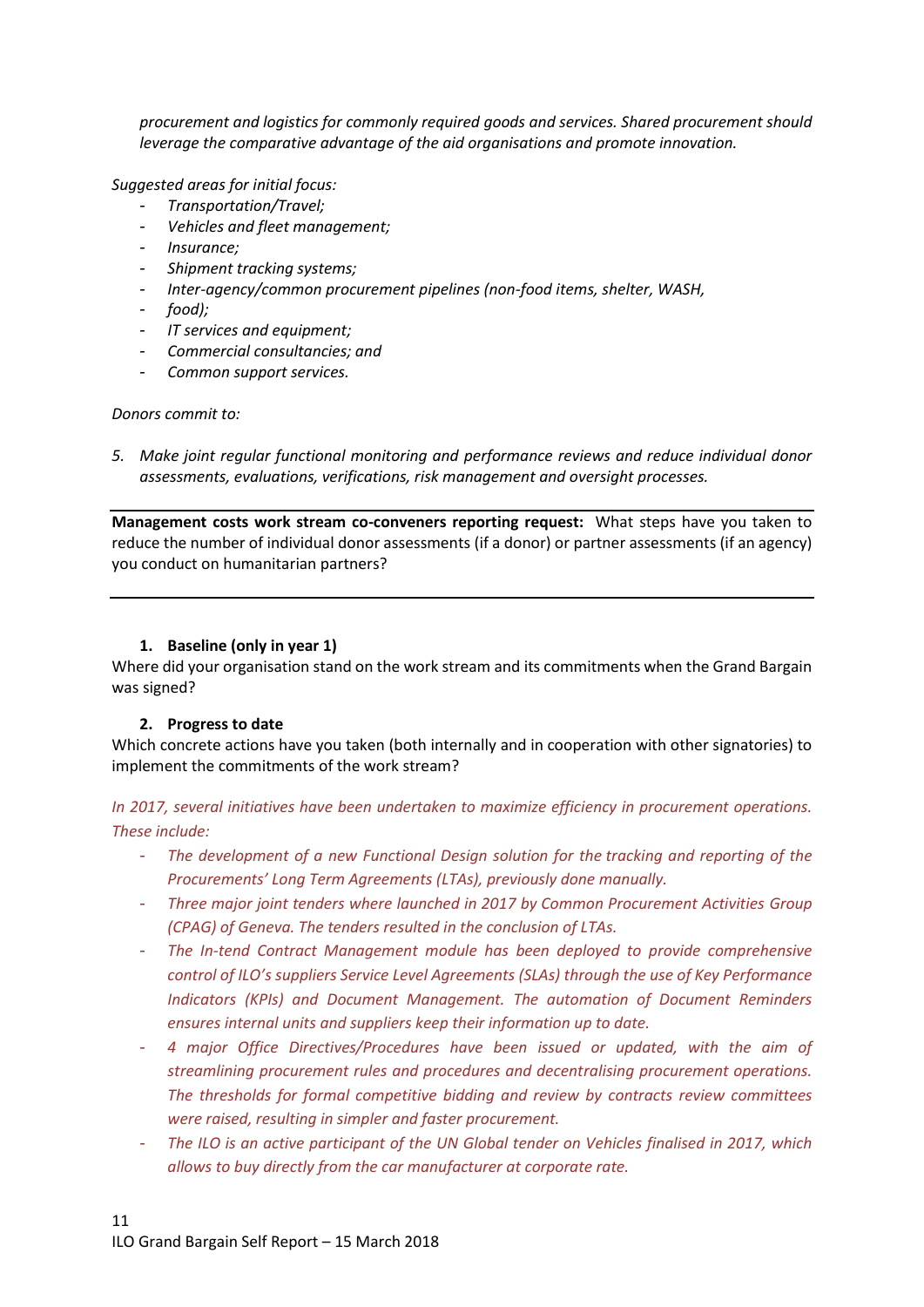- *The ILO has signed in 2017 an agreement with UNOPS to acess its UN Web Buy Plus solution.*

*Albeit not specific to the Grand Bargain commitments only, in 2017 the ILO's internal Business Process Review has seen significant results on streamlining back-office functions and costs:*

- *A complete roll out of an online collaborative appraisal management work-space for project proposals. This platform brings many benefits including transparency, coordination and streamlining the revision and clearance processes.*
- *The ILO launched in 2017, a reporting module that provides a central repository for donor reporting, including financial statements, thus enhancing the management of compliance with reporting requirements. This online workspace also serves as a repository for donor agreements.*

Good progress has been made to put in place standardized arrangements that can be called upon when *needed. The ILO has for instance recently entered into relevant framework agreements with the World Bank and the African Development Bank. Similar solutions are under discussion with other partners.*

*In terms of reduction of duplications and use of technologies, since 2017 initiatives in Jordan under Employment Intensive Programmes have started using UNHCR's Common Cash Facility for transactions of salaries, through which refugees withdraw cash using iris scanning.*

*In 2017 changes have been made to the existin[g ILO/Japan Fund for Building Social Safety Nets in Asia](http://www.ilo.org/asia/projects/WCMS_406761/lang--en/index.htm)  [and the Pacific](http://www.ilo.org/asia/projects/WCMS_406761/lang--en/index.htm) (SSN Fund) to establish a permanent reserve to rapidly mobilize resources in response to natural disasters in the region.*

*The ILO also strives, where possible, to reduce duplication of costs in procurement and logistics. For instance, in Turkey, UN inter-agency joint procurement initiatives are being carried out in particular for event management, ticketing, transportation etc. When cost-efficient and possible, ILO project offices are established in facilities shared with other UN agencies or hosted by the Ministry of the beneficiary country, thus reducing administrative costs.*

## <span id="page-11-0"></span>**3. Planned next steps**

What are the specific next steps which you plan to undertake to implement the commitments (with a focus on the next 2 years)?

*As part of further progress on UN Reform, the ILO expects to see opportunities for common services and systems at country level to provide efficiency gains and cost savings. Specifics are under discussion within a series of UN working groups. This is work in progress and will be reporting upon the office functions and costs.*

#### <span id="page-11-1"></span>**4. Efficiency gains**

Please indicate, qualitatively, efficiency gains associated with implementation of GB commitments and how they have benefitted your organisation and beneficiaries.

*Not specific to the GB commitments but the ILO's own Business Process Review has led to significant reduction in processing time for several administrative processes (recruitment, procurement).*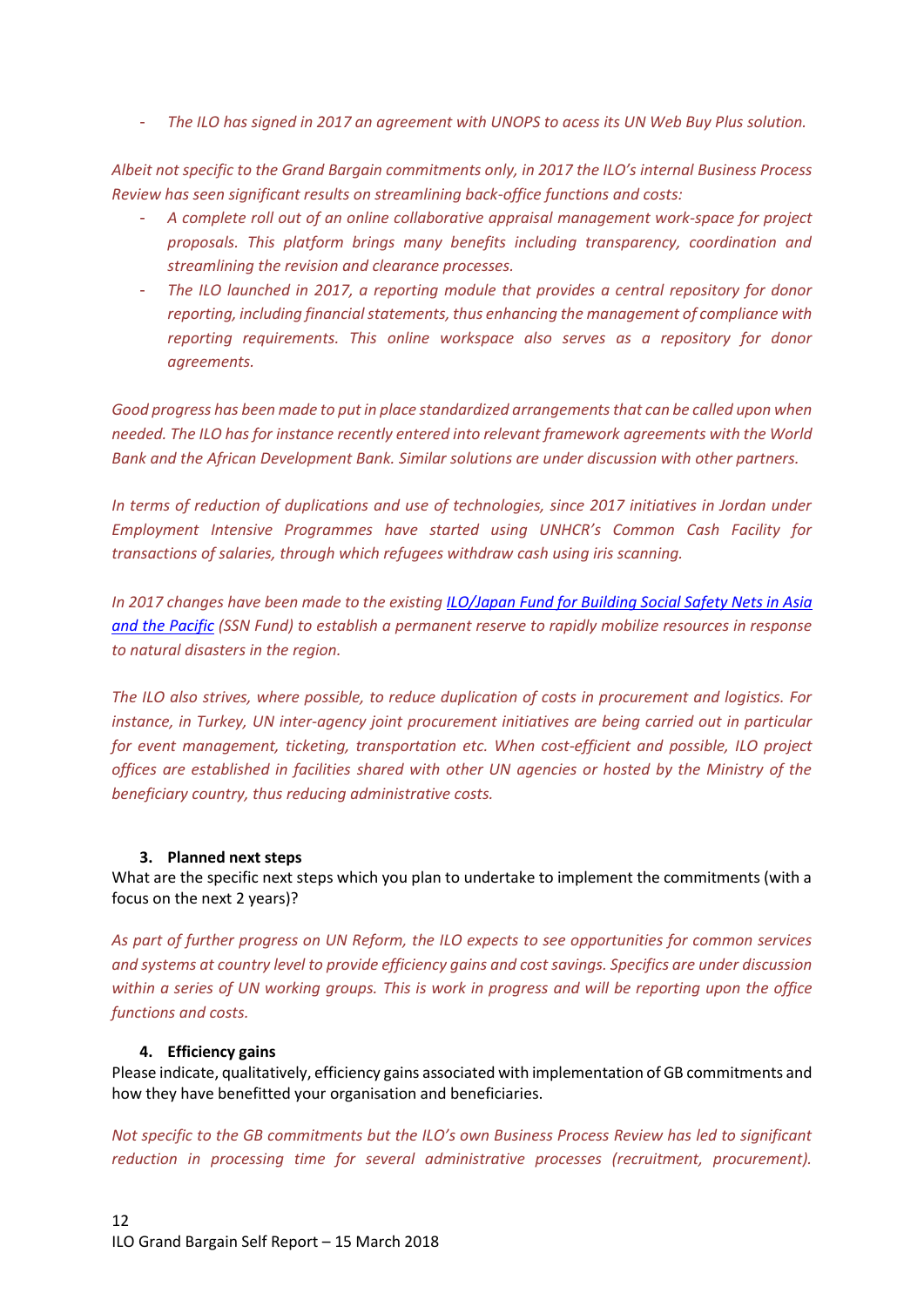*Increased joint programming with other UN agencies and partners beyond has also provide economies of scale with more of funding being available for services to beneficiaries.* 

## <span id="page-12-0"></span>**5. Good practices and lessons learned**

Which concrete action(s) have had the most success (both internally and in cooperation with other signatories) to implement the commitments of the work stream? And why?

*Not possible to be specific at this stage but ILO does notice that a clear general climate of addressing problems jointly and promoting effective collaboration is the result of the GB push.*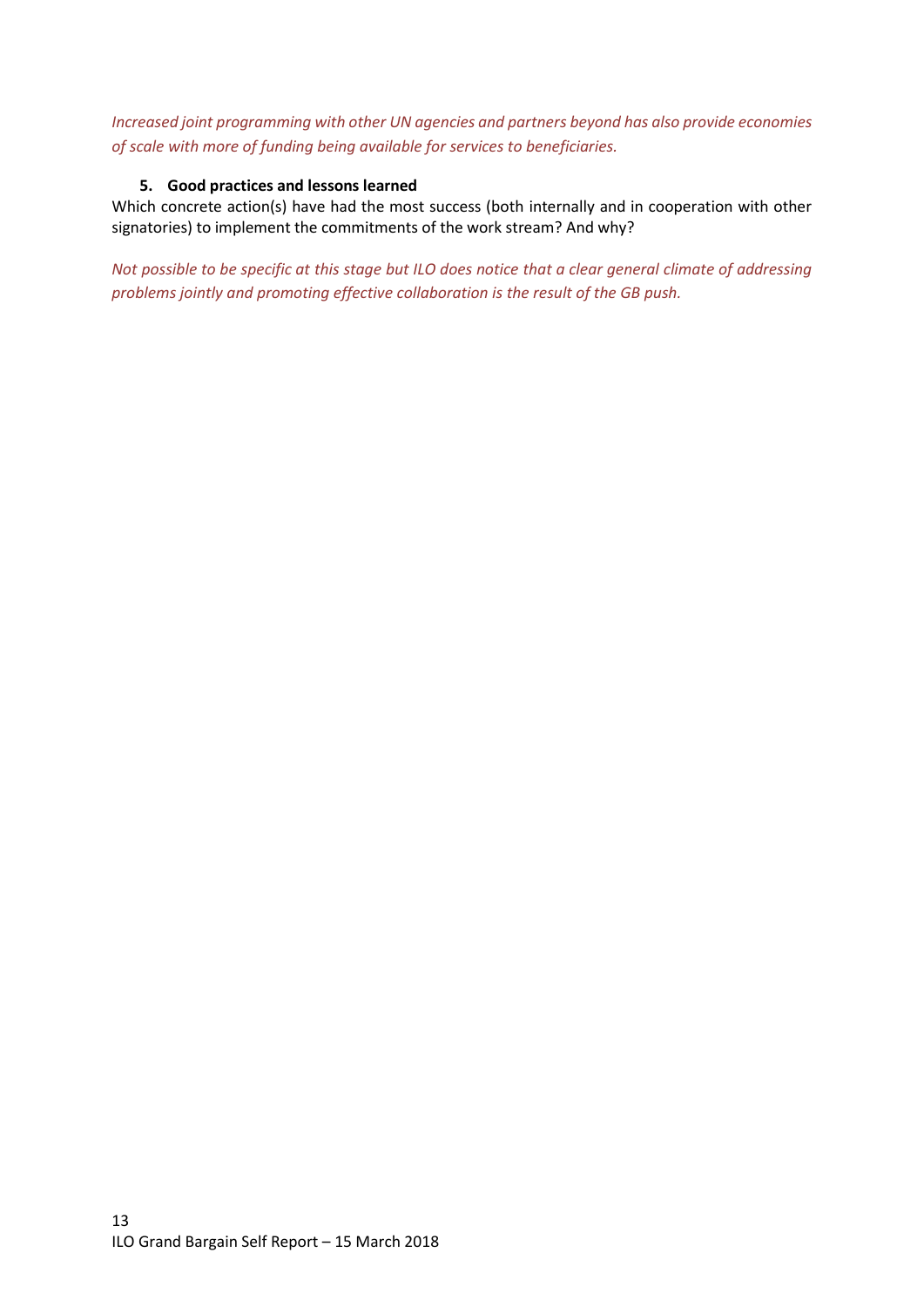## <span id="page-13-0"></span>**Work stream 5 – Needs Assessment**

#### *Aid organisations and donors commit to***:**

- *1. Provide a single, comprehensive, cross-sectoral, methodologically sound and impartial overall assessment of needs for each crisis to inform strategic decisions on how to respond and fund thereby reducing the number of assessments and appeals produced by individual organisations.*
- *2. Coordinate and streamline data collection to ensure compatibility, quality and comparability and minimising intrusion into the lives of affected people. Conduct the overall assessment in a transparent, collaborative process led by the Humanitarian Coordinator/Resident Coordinator with full involvement of the Humanitarian Country Team and the clusters/sectors and in the case of sudden onset disasters, where possible, by the government. Ensure sector-specific assessments for operational planning are undertaken under the umbrella of a coordinated plan of assessments at inter-cluster/sector level.*
- *3. Share needs assessment data in a timely manner, with the appropriate mitigation of protection and privacy risks. Jointly decide on assumptions and analytical methods used for projections and estimates.*
- *4. Dedicate resources and involve independent specialists within the clusters to strengthen data collection and analysis in a fully transparent, collaborative process, which includes a brief summary of the methodological and analytical limitations of the assessment.*
- *5. Prioritise humanitarian response across sectors based on evidence established by the analysis. As part of the IASC Humanitarian Response Plan process on the ground, it is the responsibility of the empowered Humanitarian Coordinator/Resident Coordinator to ensure the development of the prioritised, evidence-based response plans.*
- *6. Commission independent reviews and evaluations of the quality of needs assessment findings and their use in prioritisation to strengthen the confidence of all stakeholders in the needs assessment.*
- *7. Conduct risk and vulnerability analysis with development partners and local authorities, in adherence to humanitarian principles, to ensure the alignment of humanitarian and development programming.*

**Needs assessment work stream co-conveners reporting request:** What hurdles, if any, might be addressed to allow for more effective implementation of the GB commitment?

## <span id="page-13-1"></span>**1. Baseline (only in year 1)**

Where did your organisation stand on the work stream and its commitments when the Grand Bargain was signed?

## <span id="page-13-2"></span>**2. Progress to date**

Which concrete actions have you taken (both internally and in cooperation with other signatories) to implement the commitments of the work stream?

*In the June 2017 [Recommendation No. 205 on Employment and Decent Work for Peace and Resilience,](http://www.ilo.org/dyn/normlex/en/f?p=NORMLEXPUB:12100:0::NO::P12100_ILO_CODE:R205) needs assessments were recognized by ILO's tripartite constituents as an element of coherent and*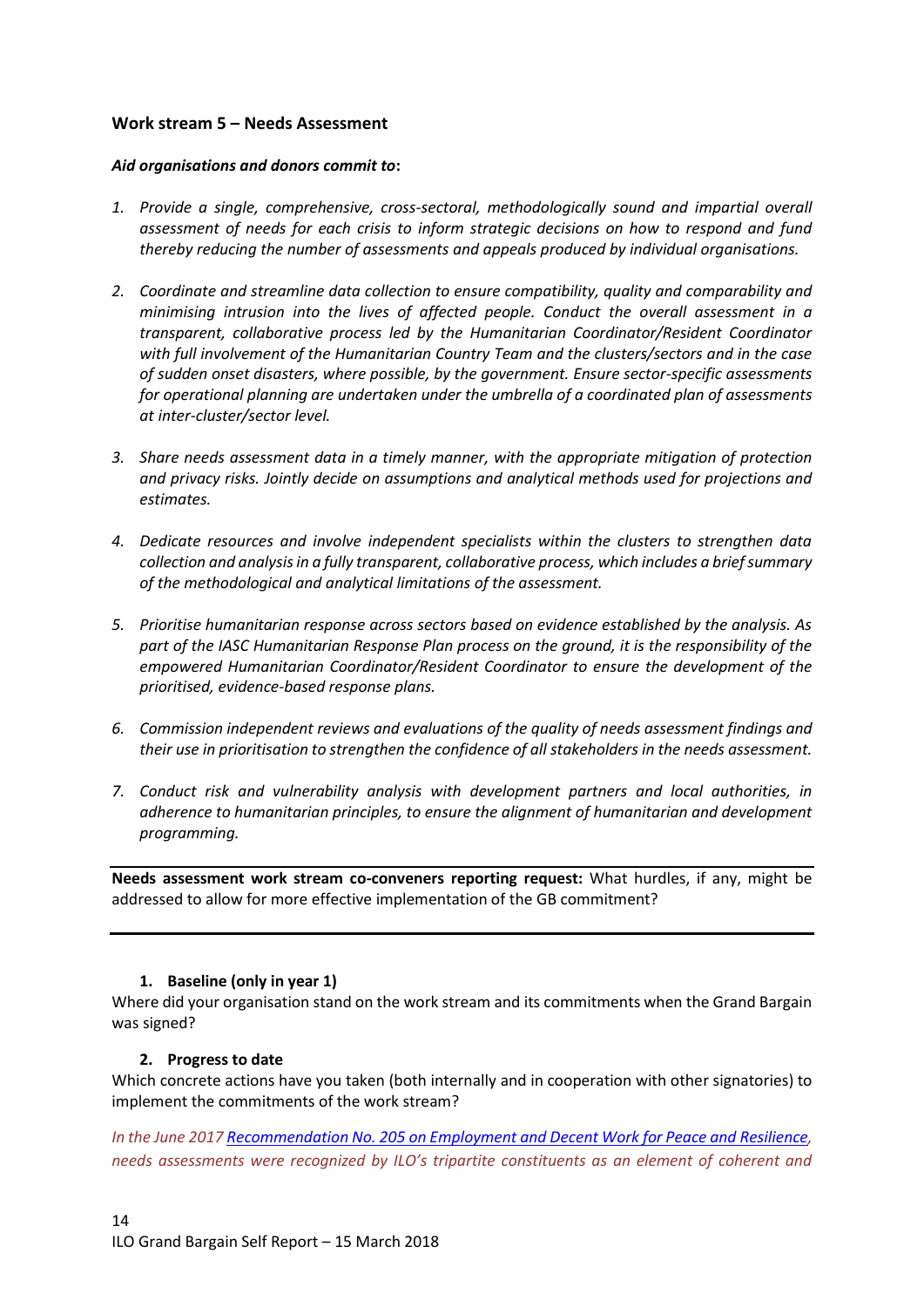*comprehensive crisis response strategies, to be implemented by ILO member States. The Recommendation calls for a crisis response approach that includes a coordinated and inclusive needs assessment with a clear gender perspective.*

*The ILO has supported the Post Disaster Needs Assessment (PDNA) and the Disaster Recovery Framework (DRF) methodologies to strengthen linkages between humanitarian assessment and longer-term recovery. In October 2017, the International Training Centre of the ILO, the UN Development Group, the World Bank and the European Union organized a [Training of Trainers on](http://www.itcilo.org/en/areas-of-expertise/enterprise-development/post-disaster-needs-assessment-and-disaster)  PDNA and DRF [methodologies.](http://www.itcilo.org/en/areas-of-expertise/enterprise-development/post-disaster-needs-assessment-and-disaster) This initiative, which contributes to implement commitments no. 1, 2, 3, 4 and 7 of the Grand Bargain's work stream 5, aimed to present and validate the revised PDNA/DRF training package and to expand the current pool of trainers to support future in-country trainings and assessments.* 

*In 2017, ILO participated in the PDNA/RRF (Recovery and Resilience Framework) initiative in Somalia to assess the impact of the protracted drought and the needs for sustainable recovery and resilience, and to define priorities to address root causes of recurrent crises and famine in the country. The ILO also undertook assessments of the impact on employment and livelihoods of the disaster events that hit Mexico and the Caribbean (Dominica and Saint Maarten) and in Yemen as well as in Haiti post Hurricane Matthew.*

*Joint UNHCR-ILO "[Guide to market-based livelihoods interventions for refugees](http://www.unhcr.org/594b7d7f7.pdf)" has been published in 2017 and a [training programme offered jointly with ITC-ILO](http://www.itcilo.org/en/areas-of-expertise/enterprise-development/market-based-livelihood-interventions-for-refugees) is building the capacities of UNHCR and other humanitarian and development organisations working to promote refugee livelihoods to conduct assessments and develop livelihoods promotion strategies using the same methodology and framework.*

*The ILO worked with WFP, UNDP and RDPP to produce the multi-partner assessment "[Jobs Make the](https://www.jobsmakethedifference.org/)  [Difference: Expanding Economic Opportunities for Refugees and Host Communities](https://www.jobsmakethedifference.org/)" published In April 2017. The study outlines empirically grounded evidences and recommendations for achieving the jobs target set at the London conference.*

## <span id="page-14-0"></span>**3. Planned next steps**

What are the specific next steps which you plan to undertake to implement the commitments (with a focus on the next 2 years)?

*In the next two years the ILO will:*

- *contribute to develop a PDNA module to assess the human impact of disasters;*
- *provide support to build and consolidate a team of Africa-based experts who will enhance inter-agency collaboration and increase effectiveness of recovery activities in the region;*
- *participate in joint assessment exercises, as required, to analyse the impact of disasters on employment, livelihood and social protection.*

*The ILO will operationalise its comprehensive framework for refugee responses to support the implementation of the pledges of the Jobs Compact and the CRRF Coordinating Mechanism in Ethiopia and other CRRF countries. The framework addresses non-discrimination in the labour market for*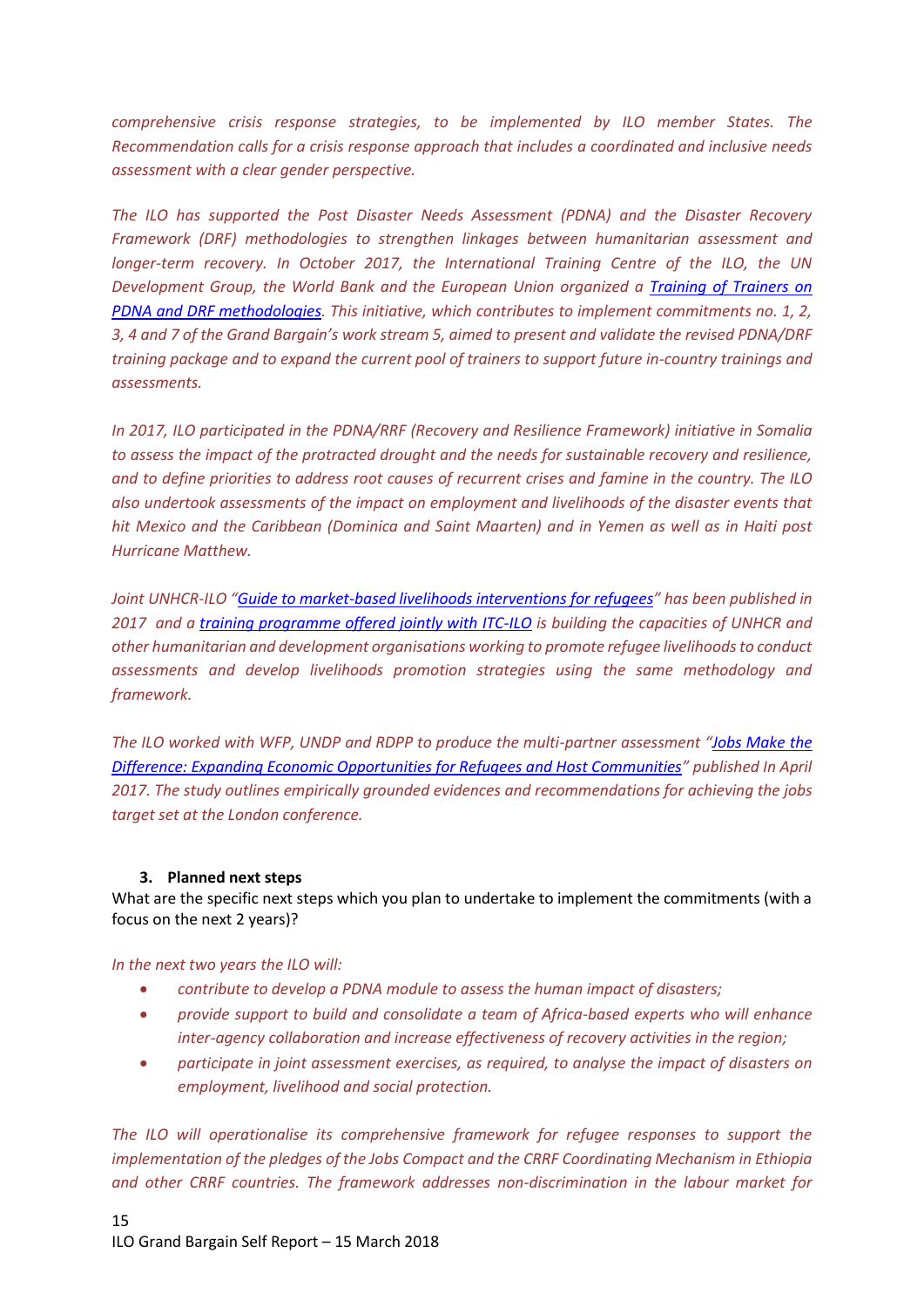*refugees through equality of access and treatment, and reinforcing improvements to labour rights and working conditions through social dialogue. Through its ongoing collaboration with UNHCR, other countries may be identified for joint interventions that would include this range of socio-economic assessments.*

*The ILO will also build on its model of labour market impact assessments – conducted in the framework of the response to the Syrian crisis at national (Jordan) and local (Turkey) levels – with the aim to establish an assessment methodology that can be applied in situations of crisis and of large mixed migration movements. This assessment methodology examines quantitative and qualitative impacts of large movements of refugees/forcibly displaced persons on labour markets, livelihoods and other income-generating activities, including access to services.* 

#### <span id="page-15-0"></span>**4. Efficiency gains**

Please indicate, qualitatively, efficiency gains associated with implementation of GB commitments and how they have benefitted your organisation and beneficiaries.

*As a partner of the PDNA group, the ILO contributes to increasing the efficiency and thoroughness of needs assessments, and also benefits from the collaborative approach promoted through the PDNA/DRF methodology. For instance, employment and livelihoods assessments that are mainly based on secondary data (on agriculture, industry, commerce and tourism sectors), data is collected and then shared by the relevant organisations and lead ministries. This increased efficiency of data collection and encourages inter-agency coordination. In this sense, the PDNA methodology tries to help smooth some of the main challenges of work stream 5, particularly the high competitiveness among agencies and the lack of a common approach to synthetize information. On the other hand, the DRF methodology can contribute, over time, to better align assessment results and response analysis, planning and funding.*

#### **5. Good practices and lessons learned**

<span id="page-15-1"></span>Which concrete action(s) have had the most success (both internally and in cooperation with other signatories) to implement the commitments of the work stream? And why?

*ILO's contribution to PDNA/DRF reports introduces employment and livelihoods concerns from the earliest stage of the recovery phase, supporting the generation of decent jobs and incomes and promoting better alignment between humanitarian and development programming. The ILO uses its participation in PDNA/DRF as a platform to advance its values and mandate in crisis-affected countries and to engage with its constituents so as to understand their needs. This paves the way for the development of long-term integrated interventions that aim to build resilience, develop employment recovery strategies, enhance local capacities to address labour related issues in crisis and mainstream the Decent Work agenda. In line with the principles contained in R205, the ILO places great importance on the use of local knowledge, capacities and resources and is committed to support and strengthen local ownership, capacities and resilience. This approach addresses the challenge of work stream 5 regarding the lack of inclusion of local populations and presents clear linkages with work stream 2 on localization.*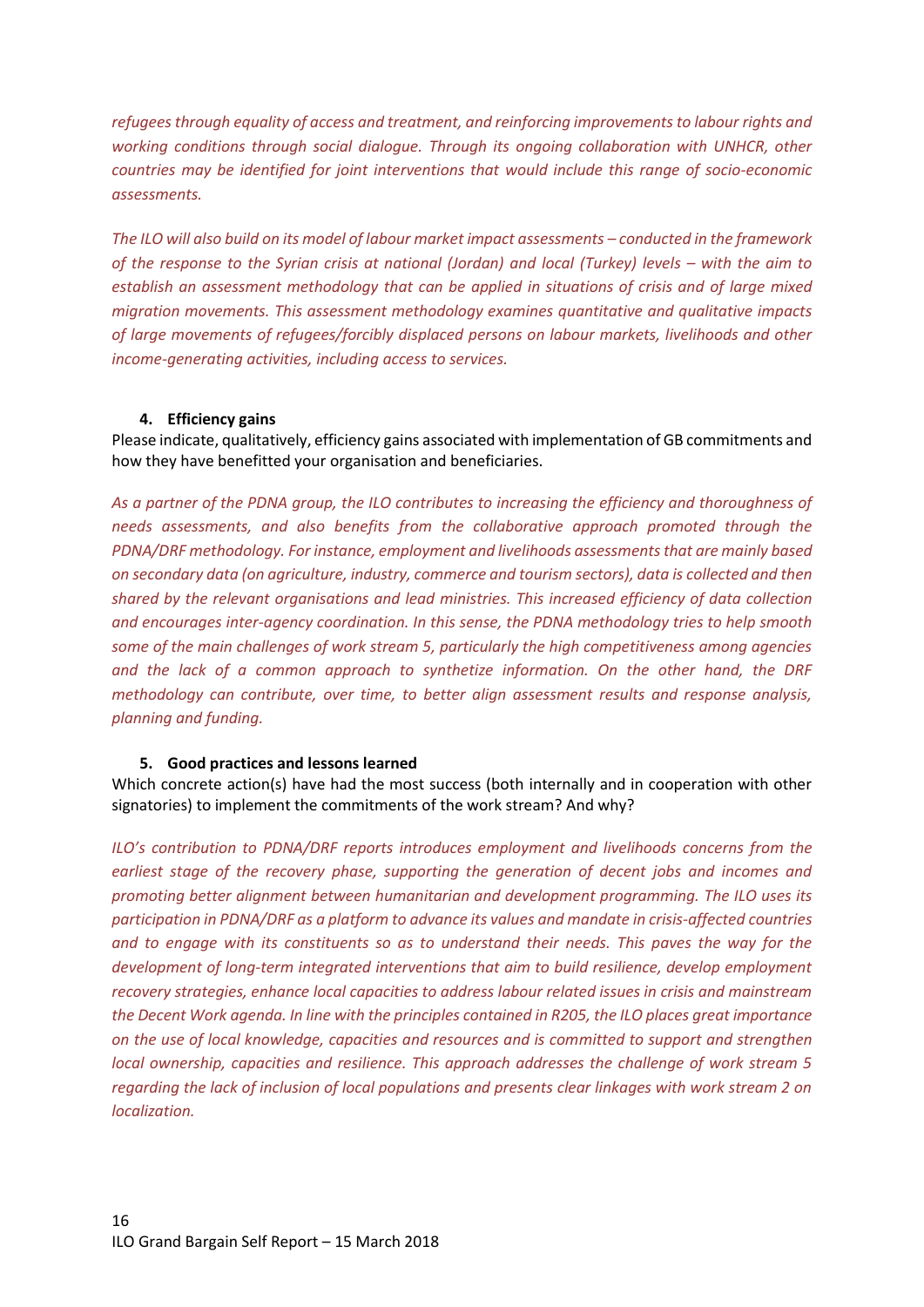# <span id="page-16-0"></span>**Work stream 6 – Participation Revolution**

#### *Aid organisations and donors commit to:*

- *1. Improve leadership and governance mechanisms at the level of the humanitarian country team and cluster/sector mechanisms to ensure engagement with and accountability to people and communities affected by crises.*
- *2. Develop common standards and a coordinated approach for community engagement and participation, with the emphasis on inclusion of the most vulnerable, supported by a common platform for sharing and analysing data to strengthen decision-making, transparency, accountability and limit duplication.*
- *3. Strengthen local dialogue and harness technologies to support more agile, transparent but appropriately secure feedback.*
- *4. Build systematic links between feedback and corrective action to adjust programming.*

#### *Donors commit to:*

- *5. Fund flexibly to facilitate programme adaptation in response to community feedback.*
- *6. Invest time and resources to fund these activities.*

#### *Aid organisations commit to:*

*7.* Ensure that, by the end of 2017, all humanitarian response plans – and strategic monitoring of *them - demonstrate analysis and consideration of inputs from affected communities.*

## <span id="page-16-1"></span>**1. Baseline (only in year 1)**

Where did your organisation stand on the work stream and its commitments when the Grand Bargain was signed?

#### <span id="page-16-2"></span>**2. Progress to date**

Which concrete actions have you taken (both internally and in cooperation with other signatories) to implement the commitments of the work stream?

*Participation through social dialogue and empowerment of local institutions and civil society organizations are part of the core mandate of the ILO. The ILO considers local participation to be imperative in reducing fragility and ensuring sustainability, and strives to ensure proactive participation of local tripartite organizations, private sector and civil society.* 

*ILO's model of engagement at the community level is typically through the social partners, employers' and workers' organizations, where possible. ILO country offices orchestrate the inclusive and participatory development of Decent Work Country Programs (DWCP) and oversee project steering committees, which engage government, social partners and civil society. In 2017 seven new DWCPs were approved through tripartite consultations (Côte d'Ivoire, Tunisia, Bangladesh, China, Lao PDR, Samoa, Viet Nam and Albania) and 3 extended (Uzbekistan, Cameroon, The Gambia).*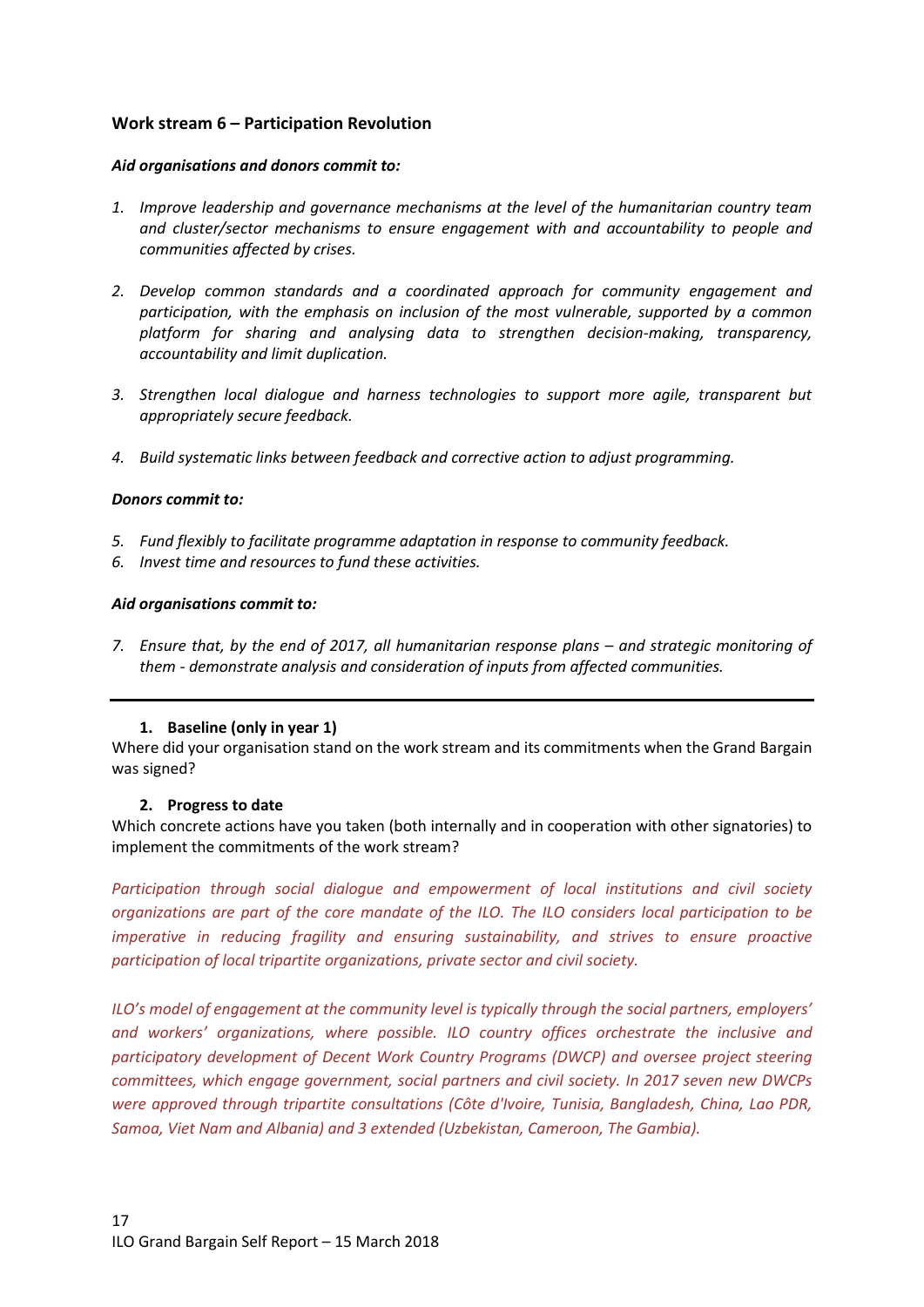*In the context of the Syrian crisis response, the ILO has promoted close consultations with tripartite partners (workers' and employers' organizations and government) in Turkey, Jordan and Lebanon, and at various levels from regional to national, on the implementation of policies that affect refugee and host communities alike.* 

*In 2017 the ILO and UNHCR, in coordination with the government of Jordan, launched th[e Zaatari Office](http://www.ilo.org/beirut/media-centre/news/WCMS_570884/lang--en/index.htm)  [for Employment](http://www.ilo.org/beirut/media-centre/news/WCMS_570884/lang--en/index.htm), the region's first employment office for refugees, to help Zaatari camp's residents to access formal work opportunities, and supported the facilitation of a jobs fair for refugees. The centre provides employment services and facilitates the issuance of work permits.* 

*The Systemic Approach to Inclusive Markets (SAIM), introduced by the ILO, offers a human-centred approach to market and livelihoods development. SAIM puts refugees and other key stakeholders at the core of its analysis: through focus group discussions, workshops, and interviews, beneficiaries express their realities, concerns and needs. In collaboration with UNHCR as well as local implementing partners, the ILO has conducted 13 such analyses to date, a further six are in progress.*

*Since the signature of a framework agreement with the g7+ in 2014, the ILO has strengthened its relations with self-declared fragile states based on South-South and Triangular Cooperation practices, supporting capacity building for employment-related actions in peace-building and state-building as the foundation for transitioning to peace. The ILO Academy on promotion of decent jobs in fragile and conflict affected settings: A fragile-to-fragile perspective (Freetown, Sierra Leone, 27 November - 1 December 2017) provided the opportunity to social partners and government from fragile countries to share and discuss problems and policy solutions related to the promotion of decent jobs in fragile and conflict-affected settings. The feedback received will inform the development of the strategy for the Jobs for Peace and Resilience (JPR) flagship programme.*

#### <span id="page-17-0"></span>**3. Planned next steps**

What are the specific next steps which you plan to undertake to implement the commitments (with a focus on the next 2 years)?

*To encourage the participation and ownership by ILO's constituents i.e. workers' and employers' organisations and governments of Recommendation 205, a Massive Open Online Course (MOOC) will inform on the core components and practical implications of the Recommendation. Furthermore, a central component of the MOOC will be modules allowing course users to share their experiences in implementing measures as envisaged by the Recommendation 205, which will serve as an important source of feedback to the ILO with regards to challenges and lessons learned in planning and implementing employment-based solutions for peace and resilience on the national level.*

*In an effort to enhance the participation of stakeholders and beneficiaries in project design and evaluation, the ILO is developing an enhanced results framework of employment promotion programmes, which will include instruments and indicators to measure peace-related outcomes and impact of its employment-creation programmes in disaster- and conflict-affected countries. In this effort, the ILO builds on previous research on three "theories of change" of how employment can contribute to peace and resilience, and will develop and disseminate with its partners practical evaluation tools, such as an entry- and exit-survey of final beneficiaries of its employment programmes and key stakeholder surveys, to receive valuable feedback on the outcomes and impact of its*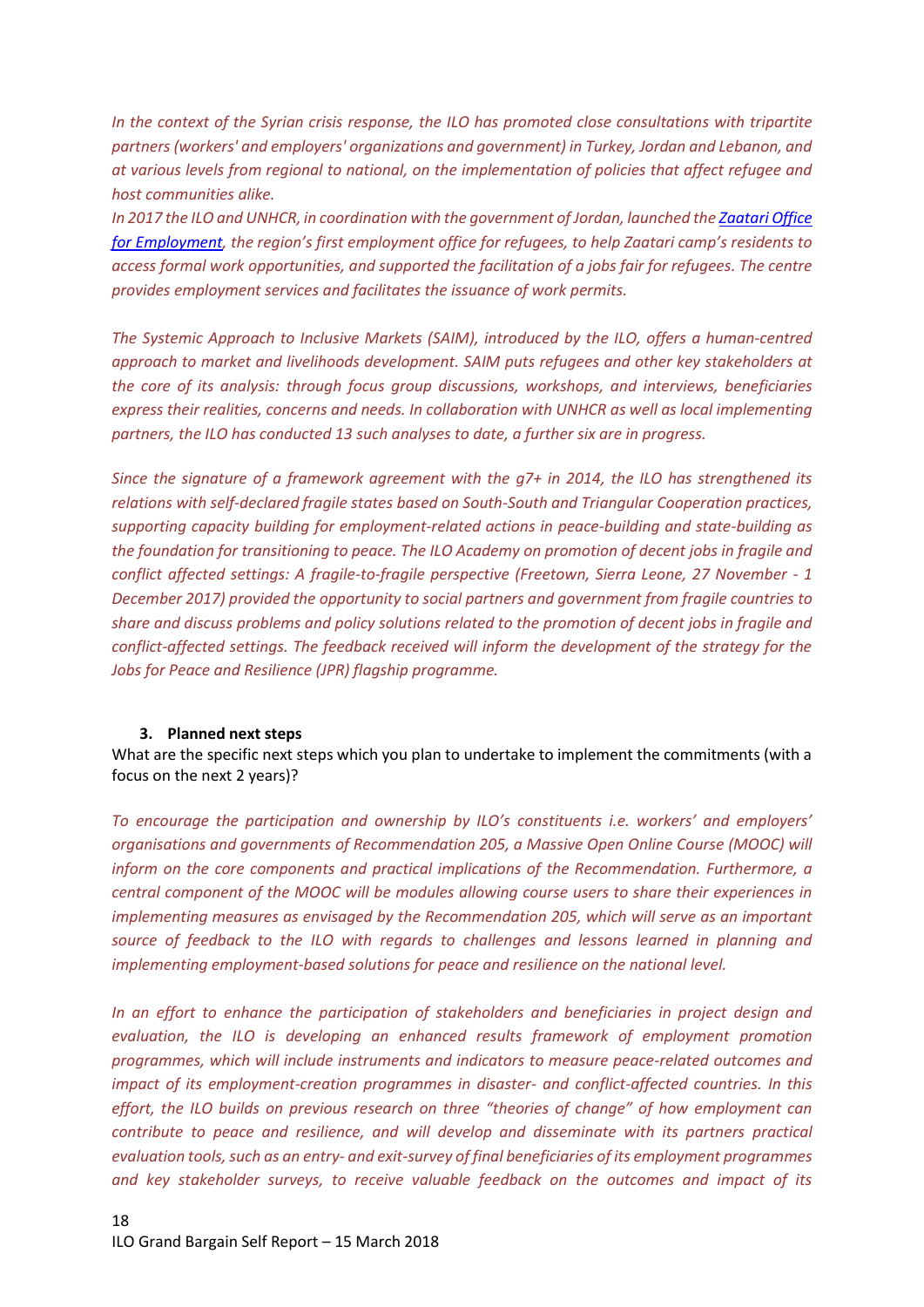*employment programmes in fragile settings and enhance the knowledge on what works in building peace through decent work.*

## <span id="page-18-0"></span>**4. Efficiency gains**

Please indicate, qualitatively, efficiency gains associated with implementation of GB commitments and how they have benefitted your organisation and beneficiaries.

*Increased participation by beneficiaries and local constituents allowed to better understand needs and supported the identification of key areas of intervention, facilitating the initial scoping and market analysis performed by ILO officials on the ground.*

# <span id="page-18-1"></span>**5. Good practices and lessons learned**

Which concrete action(s) have had the most success (both internally and in cooperation with other signatories) to implement the commitments of the work stream? And why?

*Mainstreaming participation mechanisms has ensured local ownership of project design and implemented measures, which has in turn enhanced the sustainability of policies, institutions and processes established.*

# <span id="page-18-2"></span>**Work stream 7 - Multi-year planning and funding**

#### *Aid organisations and donors commit to:*

- *1. Increase multi-year, collaborative and flexible planning and multi-year funding instruments and document the impacts on programme efficiency and effectiveness, ensuring that recipients apply the same funding arrangements with their implementing partners.*
- *2. Support in at least five countries by the end of 2017 multi-year collaborative planning and response plans through multi-year funding and monitor and evaluate the outcomes of these responses.*
- *3. Strengthen existing coordination efforts to share analysis of needs and risks between the humanitarian and development sectors and to better align humanitarian and development planning tools and interventions while respecting the principles of both.*

**Multi-year planning and funding work stream co-conveners reporting request:** Please report the percentage and total value of multi-year agreements<sup>2</sup> you have provided (as a donor) or received and provided to humanitarian partners (as an agency) in 2017, and any earmarking conditions*.* <sup>3</sup> When reporting on efficiency gains, please try to provide quantitative examples.

## <span id="page-18-3"></span>**1. Baseline (only in year 1)**

**.** 

Where did your organisation stand on the work stream and its commitments when the Grand Bargain was signed?

<sup>2</sup> Multiyear funding is funding provided for two or more years based on a firm commitment at the outset

<sup>&</sup>lt;sup>3</sup> For the Grand Bargain definitions of earmarking, please see Annex I. Earmarking modalities, as contained with the final agreement, available [here.](https://interagencystandingcommittee.org/grand-bargain-hosted-iasc/documents/grand-bargain-shared-commitment-better-serve-people-need)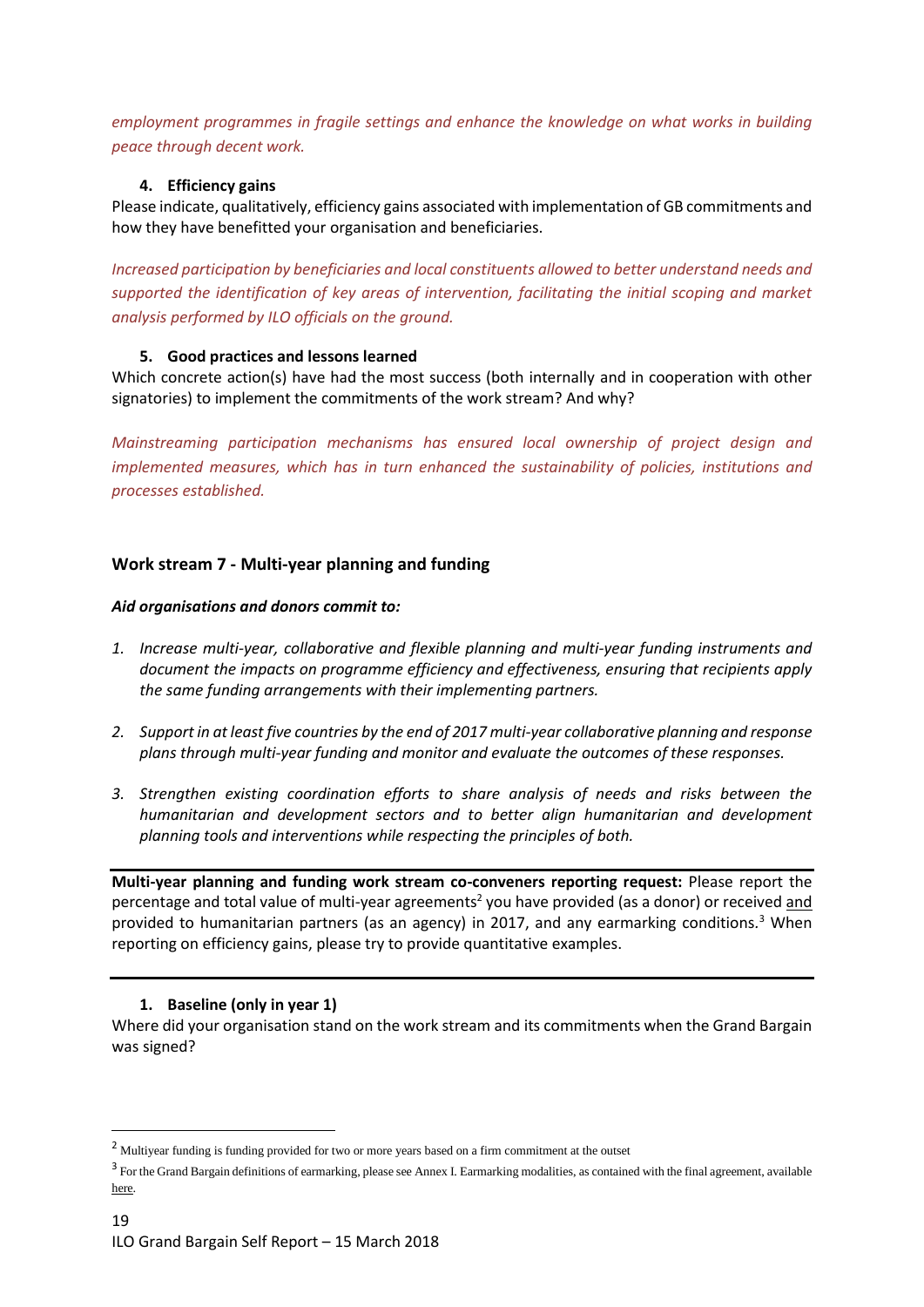#### **2. Progress to date**

<span id="page-19-0"></span>Which concrete actions have you taken (both internally and in cooperation with other signatories) to implement the commitments of the work stream?

*Following consultations with its donors, in 2017 the ILO introduced an allocation criteria for unearmarked core voluntary funds [\(Regular Budget Supplementary Account -](http://www.ilo.org/pardev/donors/rbsa/lang--en/index.htm) RBSA), in order to increase the scope of its intervention capacity in fragile states, in the context of ILO's global flagship programme on Jobs for Peace and Resilience (JPR). Funds have been allocated to 10 countries (including Comoros, Central African Republic, Somalia, Sierra Leone, Colombia, Syria, Iraq, Sri Lanka, Myanmar and Ukraine) to implement integrated employment-promotion and sustainable enterprise-creation projects, which will benefit resilience and livelihood creation. All these allocations span across multiple years (ILO's biennium 2018-19).*

*With respect to collaborative planning, the ILO is strongly engaged at the regional and country level in the elaboration of the Syrian 3RPs as well as of the response plans for Lebanon, Jordan and Turkey. A comprehensive refugee response programme for Turkey has been developed, covering the years 2017- 2021. Multi-year funding has been granted, which contributes to sustainable outcomes.*

*As a primarily development-oriented agency, the ILO receives a significant amount of funds through multi-year arrangements. 24 out of 27 currently ongoing projects under the ILO's components of the Syria 3RP 2017 cover more than 1 year period (for a total of USD 47 million received in 2017), while 5 are also multi-year in terms of allocations by funding partners (of which 3 were received in 2017, for a total of USD 13.6 million).*

*In an effort to improve alignment between humanitarian and development planning tools, in 2017 the ILO has improved, in consultation with OCHA, its method to report voluntary funding to FTS, in order to more properly account for long-term, multi-year livelihood and income-creating activities within existing appeals.*

## **3. Planned next steps**

<span id="page-19-1"></span>What are the specific next steps which you plan to undertake to implement the commitments (with a focus on the next 2 years)?

*Using the RBSA allocations as seed funding, the ILO plans to mobilize further multi-year funding in order to expand its programme and operations in fragile states and disaster and conflict-affected countries. In addition, using these RBSA resources to support work in countries listed above, the ILO is developing indicators to measure peace-related outcomes of its employment creation programmes in fragile and disaster- and conflict-affected countries.*

## <span id="page-19-2"></span>**4. Efficiency gains**

Please indicate, qualitatively, efficiency gains associated with implementation of GB commitments and how they have benefitted your organisation and beneficiaries.

*No quantitative estimates exist on the efficiency of multi-year planning and funding. However, it is qualitatively noticeable that they improve funding predictability, allowing for larger programmes, longer-term planning and therefore, more impactful results.* 

#### <span id="page-19-3"></span>**5. Good practice and lessons learned**

Which concrete action(s) have had the most success (both internally and in cooperation with other signatories) to implement the commitments of the work stream? And why?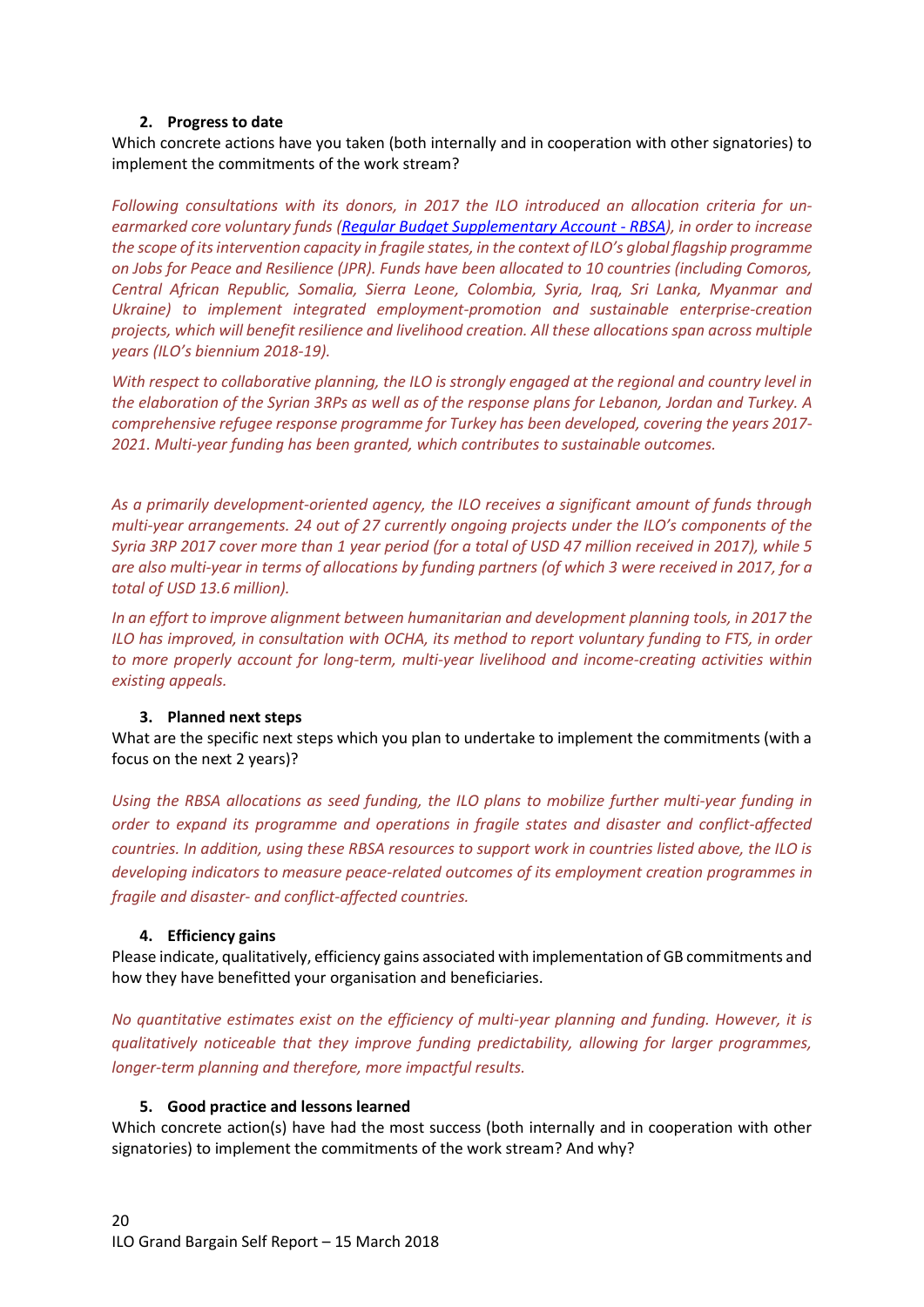*The early inclusion of UN development agencies at the UNCT level by RCs and/or HCs when a humanitarian crisis starts, as well as more coordinated interagency consultation of all relevant actors (based on their mandate and comparative advantages) would greatly support the development of multi-year response plans that better align humanitarian and development planning tools.*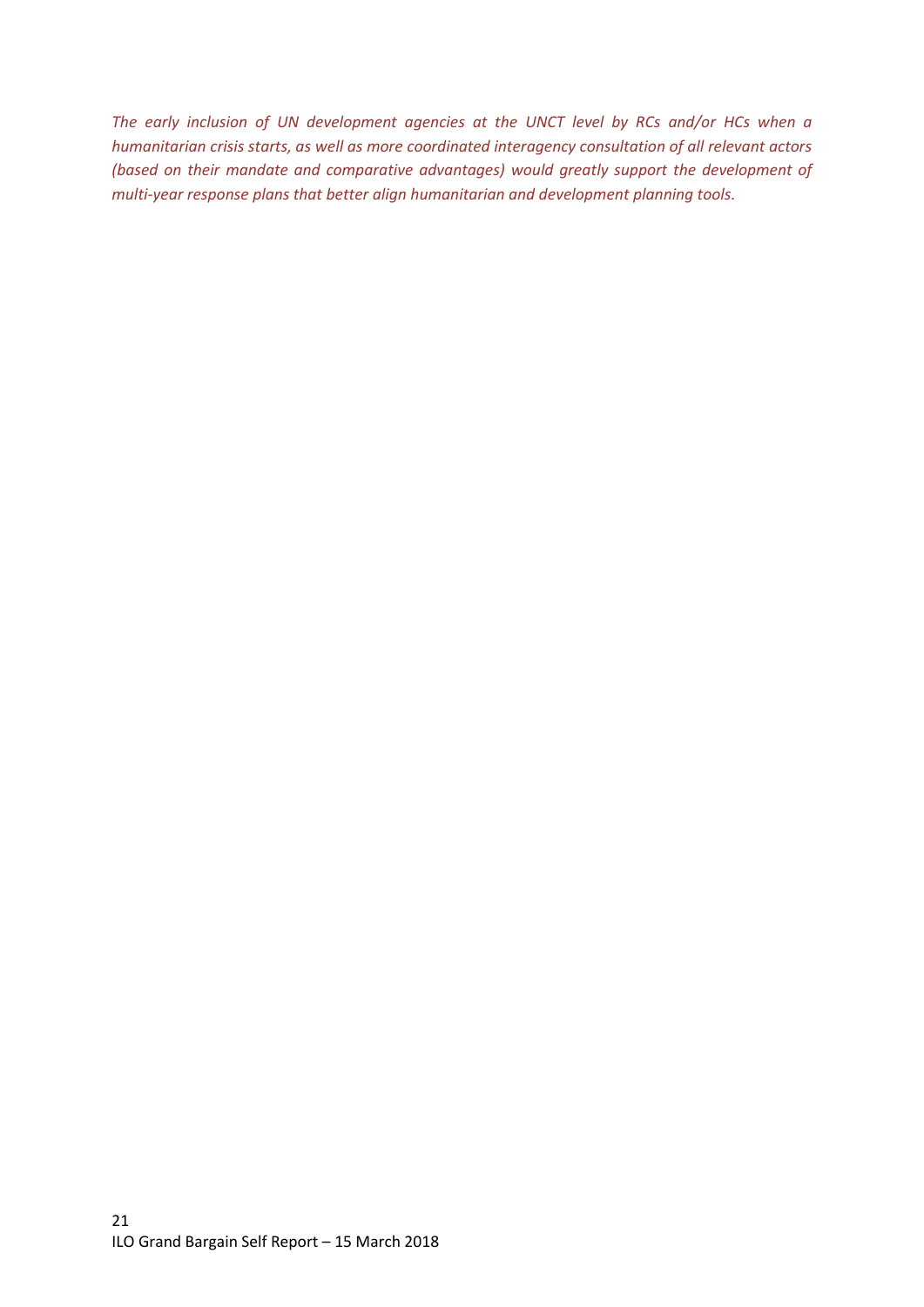# <span id="page-21-0"></span>**Work stream 8 - Earmarking/flexibility**

## *Aid organisations and donors commit to:*

- *1. Jointly determine, on an annual basis, the most effective and efficient way of reporting on unearmarked and softly earmarked funding and to initiate this reporting by the end of 2017.*
- *2. Reduce the degree of earmarking of funds contributed by governments and regional groups who currently provide low levels of flexible finance. Aid organisations in turn commit to do the same with their funding when channelling it through partners.*

## *Aid organisations commit to:*

- *3. Be transparent and regularly share information with donors outlining the criteria for how core and unearmarked funding is allocated (for example, urgent needs, emergency preparedness, forgotten contexts, improved management)*
- *4. Increase the visibility of unearmarked and softly earmarked funding, thereby recognising the contribution made by donors.*

*Donors commit to:*

*5. Progressively reduce the earmarking of their humanitarian contributions. The aim is to aspire to achieve a global target of 30 per cent of humanitarian contributions that is non earmarked or softly earmarked by 2020<sup>4</sup> .*

**Earmarking/flexibility work stream co-conveners reporting request:** Please specify if possible the percentages of 2017 vs 2016 of:

- Unearmarked contributions (given/received)
- Softly earmarked contributions (given/received)
- Country earmarked contributions (given/received)
- Tightly earmarked contributions (given/received)

## <span id="page-21-1"></span>**1. Baseline (only in year 1)**

Where did your organisation stand on the work stream and its commitments when the Grand Bargain was signed?

## <span id="page-21-2"></span>**2. Progress to date**

**.** 

Which concrete actions have you taken (both internally and in cooperation with other signatories) to implement the commitments of the work stream?

*The ILO receives fully un-earmarked funding [\(Regular Budget Supplementary Account -](http://www.ilo.org/pardev/donors/rbsa/lang--en/index.htm) RBSA) from 8 donors - Belgium, Denmark, Germany, Italy, Luxembourg, Netherlands, Norway and Sweden, - which amounted to approximately USD 30 million in the biennium 2016-2017.*

<sup>&</sup>lt;sup>4</sup> For the Grand Bargain definitions of earmarking, please see Annex I. Earmarking modalities, as contained with the final agreement, available [here.](https://interagencystandingcommittee.org/grand-bargain-hosted-iasc/documents/grand-bargain-shared-commitment-better-serve-people-need)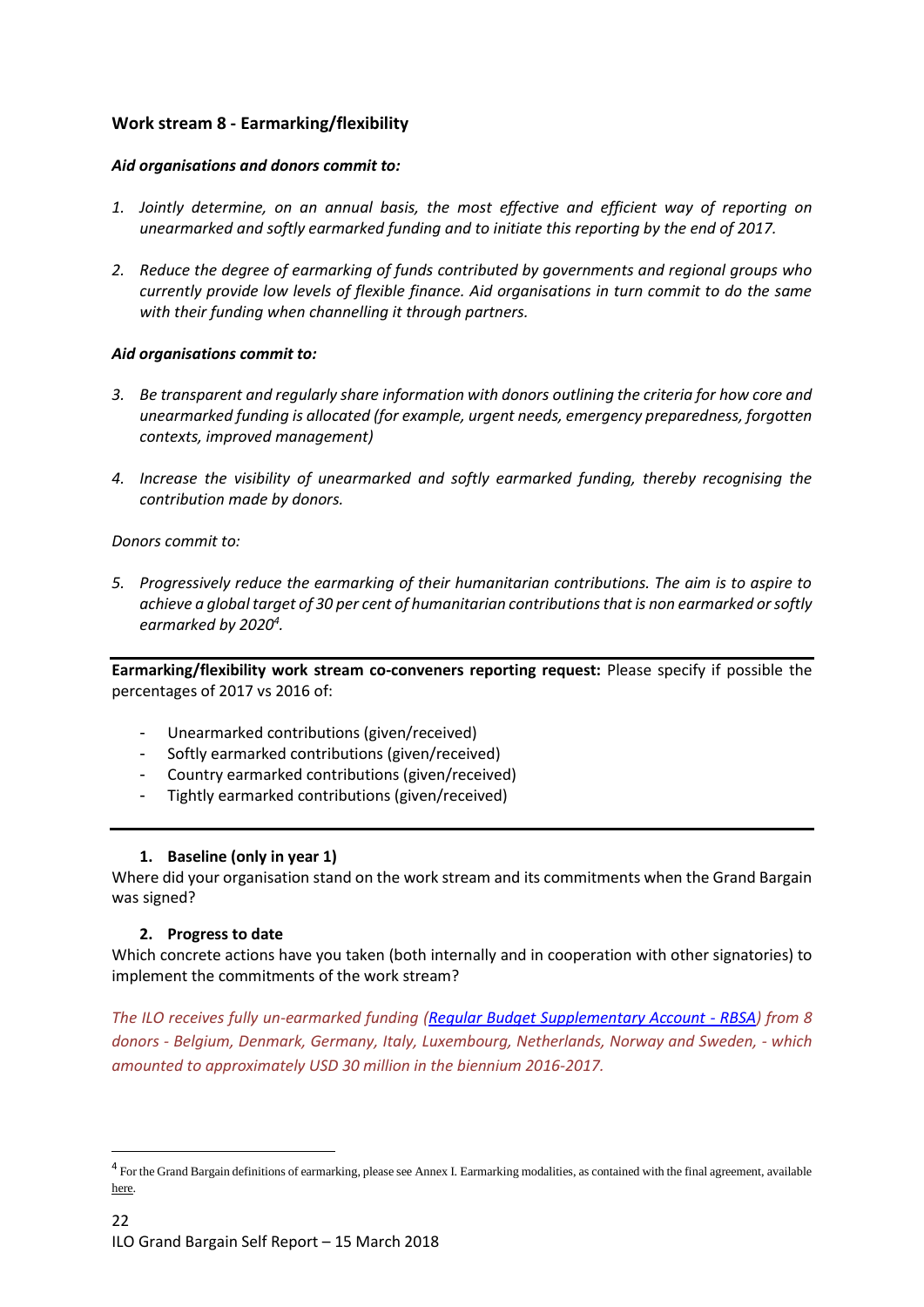*Reporting on results on the use of the Regular Budget Supplementary Account is through the [Programme Implementation Report](http://www.ilo.org/wcmsp5/groups/public/---ed_norm/---relconf/documents/meetingdocument/wcms_618128.pdf) , supplemented by the [Decent Work Results Dashboard,](http://www.ilo.org/IRDashboard/#azfoxn0) which provides extensive and accessible information on country-level results and is publicly available. Financial information of RBSA allocations are also available online on the [ILO's development](https://www.ilo.org/DevelopmentCooperationDashboard/#ainxid6)  [cooperation dashboard.](https://www.ilo.org/DevelopmentCooperationDashboard/#ainxid6)*

- *Un-earmarked contributions received (not only humanitarian): 2016-17: USD 29.2 million. Please note that un-earmarked voluntary contributions follow a bi-annual cycle thus comparison between 2016 and 2017 is not possible.*
- *Softly earmarked contributions received (not only humanitarian): approximately USD 20 million.*
- *Tightly earmarked contributions (not only humanitarian): 2016: USD 239 million / 2017: USD 356 million.*

## <span id="page-22-0"></span>**3. Planned next steps**

What are the specific next steps which you plan to undertake to implement the commitments (with a focus on the next 2 years)?

*The ILO will continue to deepen its engagement with the core group of donors providing un-earmarked funding, including through field visits (Senegal, April 2018).*

*The ILO has further developed a plan to substantially increase visibility of programmes and projects funded through RBSA allocations through RBSA success stories, brochures, open data, etc.* 

#### <span id="page-22-1"></span>**4. Efficiency gains**

Please indicate, qualitatively, efficiency gains associated with implementation of GB commitments and how they have benefitted your organisation and beneficiaries.

*Un-earmarked funding represent the most flexible and therefore most useful typology of funds for the ILO to be able to rapidly deploy in situations of emergency and crisis, based on its own assessments of priorities and opportunities to leverage further lightly-earmarked or fully earmarked funds. At present, however, no significant increase in the number of donors willing to provide un-earmarked contributions has been observed yet.*

#### <span id="page-22-2"></span>**5. Good practices and lessons learned**

Which concrete action(s) have had the most success (both internally and in cooperation with other signatories) to implement the commitments of the work stream? And why?

*Nothing to report in addition to what is mentioned above.*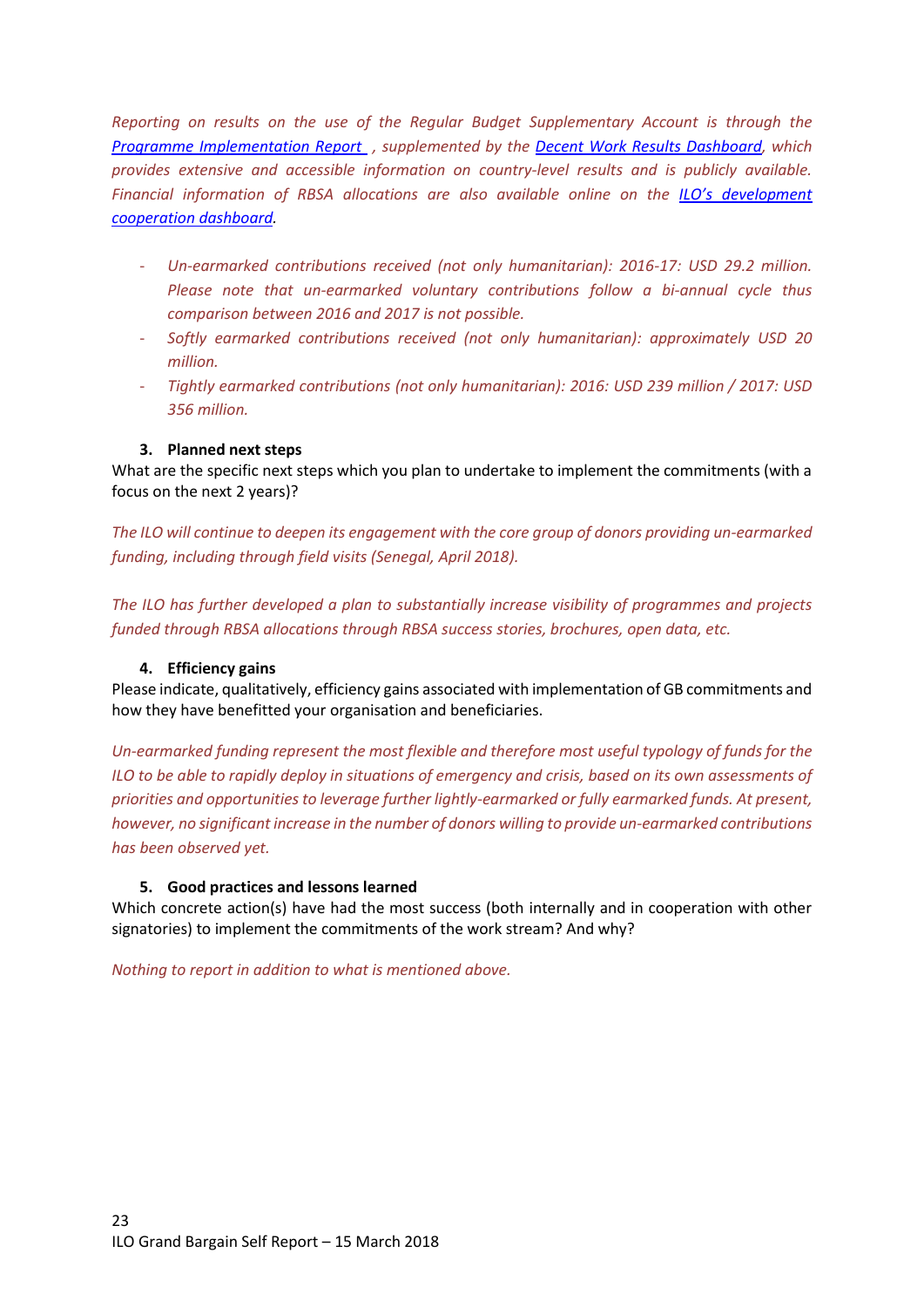# <span id="page-23-0"></span>**Work stream 9 – Reporting requirements**

#### *Aid organisations and donors commit to:*

- *1. Simplify and harmonise reporting requirements by the end of 2018 by reducing its volume, jointly deciding on common terminology, identifying core requirements and developing a common report structure.*
- *2. Invest in technology and reporting systems to enable better access to information.*
- *3. Enhance the quality of reporting to better capture results, enable learning and increase the efficiency of reporting.*

#### <span id="page-23-1"></span>**1. Baseline (only in year 1)**

Where did your organisation stand on the work stream and its commitments when the Grand Bargain was signed?

#### <span id="page-23-2"></span>**2. Progress to date**

Which concrete actions have you taken (both internally and in cooperation with other signatories) to implement the commitments of the work stream?

*Considerable investments in IT have allowed to roll out in January 2018 an online reporting system that monitors in real time compliance with reporting requirements and provides a single repository for both narrative and financial reporting.*

*The ILO has joined the piloting of the 8+3 template and has started discussions with ICVA on the adaptation of the template to its needs, as well as informed its field offices covering the pilot countries about its participation in piloting the template. However, the limited number of projects in the pilot countries above the concern that funding partners of those projects have not joined the pilot, may prevent immediate implementation. The piloting of the template has been agreed with SIDA for a project in Somalia, which is scheduled to start activities in 2018.*

*General ILO reporting templates have been amended to include specific fields on efficiency gains and value for money.*

## <span id="page-23-3"></span>**3. Planned next steps**

What are the specific next steps which you plan to undertake to implement the commitments (with a focus on the next 2 years)?

*Continuous improvement of the online reporting system is ongoing and is foreseen to continue for 2018. Further mid to long-term improvements could include, subject to discussions with the resource partners and available resources, a further automation of reports submission, either by providing to partners direct access to the repository or by implementation of IATI fields.*

*On harmonized reporting templates, next steps include the finalization of the adaptation of the 8+3 template and a discussion on adoption by partners and field offices. Depending on the portfolio of projects in the pilot countries and the propensity of partners to engage in the pilot, the extension to other countries may be foreseen as a potential alternative.*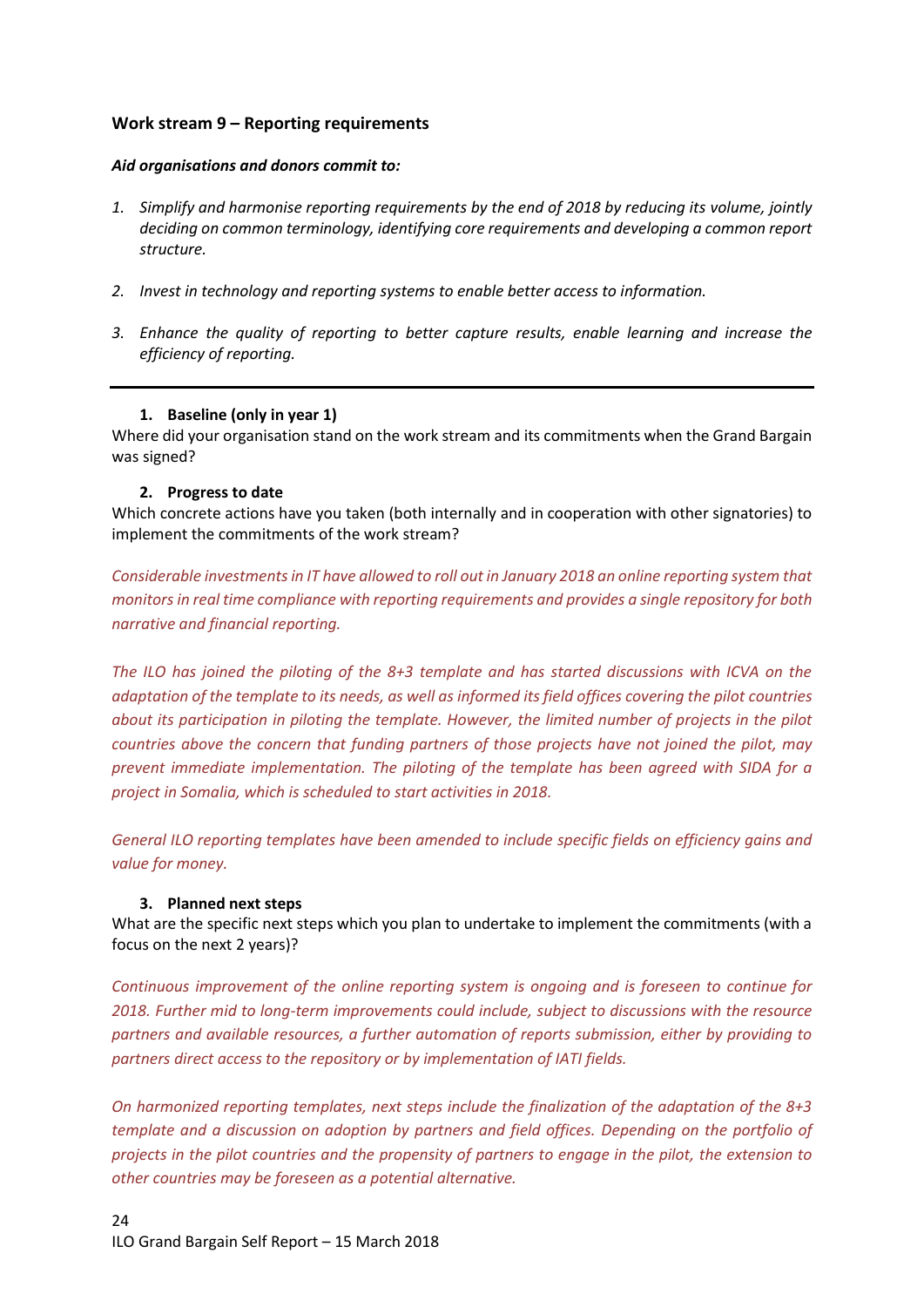## **4. Efficiency gains**

<span id="page-24-0"></span>Please indicate, qualitatively, efficiency gains associated with implementation of GB commitments and how they have benefitted your organisation and beneficiaries.

*The implementation of new technology solutions for the monitoring of report submissions allows for more efficient and transparent reporting management, reducing the workload on the office responsible for centralized monitoring.*

*Reporting on joint UN projects takes place through commonly agreed and consolidated reporting standards and templates.*

#### <span id="page-24-1"></span>**5. Good practices and lessons learned**

Which concrete action(s) have had the most success (both internally and in cooperation with other signatories) to implement the commitments of the work stream? And why?

*See above*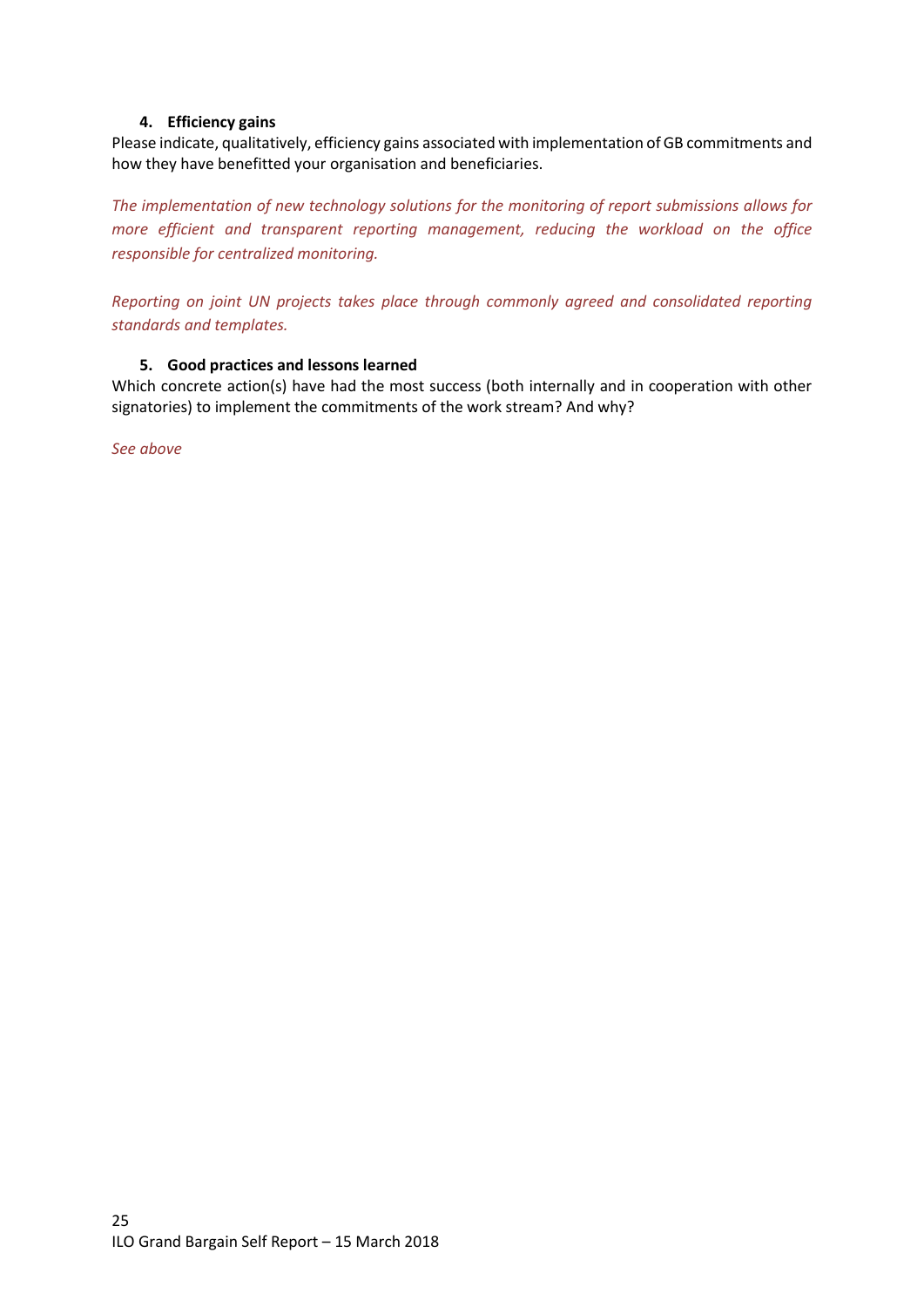## <span id="page-25-0"></span>**Work stream 10 – Humanitarian – Development engagement**

#### *Aid organisations and donors commit to:*

- *1. Use existing resources and capabilities better to shrink humanitarian needs over the long term with the view of contributing to the outcomes of the Sustainable Development Goals. Significantly increase prevention, mitigation and preparedness for early action to anticipate and secure resources for recovery. This will need to be the focus not only of aid organisations and donors but also of national governments at all levels, civil society, and the private sector.*
- *2. Invest in durable solutions for refugees, internally displaced people and sustainable support to migrants, returnees and host/receiving communities, as well as for other situations of recurring vulnerabilities.*
- *3. Increase social protection programmes and strengthen national and local systems and coping mechanisms in order to build resilience in fragile contexts.*
- *4. Perform joint multi-hazard risk and vulnerability analysis, and multi-year planning where feasible and relevant, with national, regional and local coordination in order to achieve a shared vision for outcomes. Such a shared vision for outcomes will be developed on the basis of shared risk analysis between humanitarian, development, stabilisation and peacebuilding communities.*
- *5. Galvanise new partnerships that bring additional capabilities and resources to crisis affected states through Multilateral Development Banks within their mandate and foster innovative partnerships with the private sector.*

**Humanitarian-Development engagement work stream co-conveners reporting request:** What has your organisation done to operationalise the humanitarian-development nexus at country level?"

#### <span id="page-25-1"></span>**1. Baseline (only in year 1)**

Where did your organisation stand on the work stream and its commitments when the Grand Bargain was signed?

## <span id="page-25-2"></span>**2. Progress to date**

Which concrete actions have you taken (both internally and in cooperation with other signatories) to implement the commitments of the work stream?

*Decent work sits at the intersection between humanitarian action and development cooperation. By the very nature of its mission, ILO's intervention focus on creating the necessary institutional, economic and societal conditions for the creation of durable solutions for refugees, internally displaced people and their hosting communities, by building resilience and providing livelihood opportunities that are decent, fair, sustainable and beneficial to both hosting and hosted communities.*

*At the operational level, this covers principle areas of ILO's decent work agenda such as labour market assessments, skills development, active labour market programmes, such as apprenticeships,*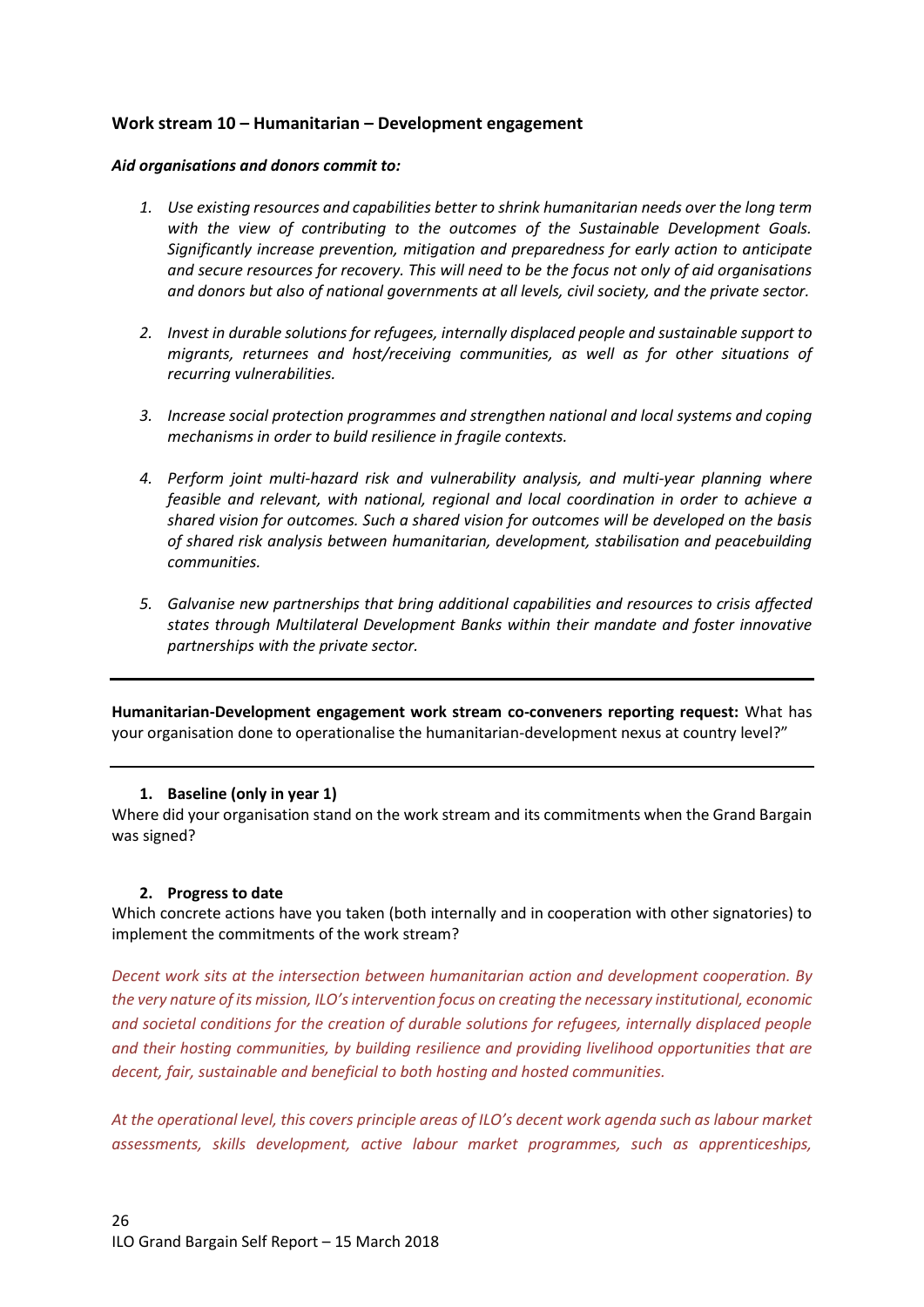*entrepreneurship development, working conditions and rights at work,social dialogue, and addressing trafficking, forced labour and child labour, among others.*

- *The 2016 "[Guiding Principles on the Access of refugees and other](http://www.ilo.org/wcmsp5/groups/public/@ed_protect/@protrav/@migrant/documents/genericdocument/wcms_536440.pdf) forcibly displaced persons to [the labour market](http://www.ilo.org/wcmsp5/groups/public/@ed_protect/@protrav/@migrant/documents/genericdocument/wcms_536440.pdf)" assists member States and other national and international partners in formulating sustainable labour market and livelihood responses;*
- *The adoption o[f Recommendation 205](http://www.ilo.org/dyn/normlex/en/f?p=NORMLEXPUB:12100:0::NO::P12100_ILO_CODE:R205) in 2017 that provides a normative framework for worldof-work related measures to prevent and respond to the devastating effects of conflicts and disasters on economies and societies;*
- *[The Jobs for Peace and Resilience Flagship Programme](http://www.ilo.ch/global/about-the-ilo/how-the-ilo-works/WCMS_495276/lang--en/index.htm) supporting livelihood creation in fragile, conflict affected and disaster prone countries through decent employment generation.*

*The ILO has taken active steps toward enhancing joint planning with humanitarian organisations to address needs, risk and vulnerability in a coherent and comprehensive way.* 

*For instance, building on the 2016 Memorandum of Understanding with UNHCR on durable solutions for refugees, in March 2017 the two organisations agreed on a joint action plan to support the implementation of the Comprehensive Refugee Response Framework (CRRF). Cooperation has included joint assessments, research, data collection and analysis, training and capacity building, as well as integrated policy approaches to, for example, work permit systems. Joint advocacy activities are developed to promote inclusive approaches to integration in labour markets and access to livelihood opportunities and social protection.*

*Feasibility assessments were carried out jointly by ILO and UNHCR in four countries across Africa to develop proposals for the integration of refugees, asylum-seekers, internally displaced persons and stateless people into nationally-organized health insurance and services provision schemes. Market assessments and value chain analyses have been conducted so far in 12 refugee hosting countries. The goal is to help refugees become economically independent through market-based interventions, thereby shrinking the need for humanitarian assistance. As a result, the ILO-UNHCR ["Guide to market](http://www.ilo.org/empent/areas/value-chain-development-vcd/WCMS_550036/lang--en/index.htm)[based livelihood interventions for refugees](http://www.ilo.org/empent/areas/value-chain-development-vcd/WCMS_550036/lang--en/index.htm)*" *was published in 2017.*

*The ILO worked with WFP, UNDP and RDPP to produce the multi-country joint assessment "[Jobs Make](https://www.jobsmakethedifference.org/)  [the Difference: Expanding Economic Opportunities for Refugees and Host Communities](https://www.jobsmakethedifference.org/)" published In April 2017. The study outlines empirically grounded evidences and recommendations for achieving the jobs target set at the London conference.*

*The ILO Office for Turkey and WFP has also defined new areas of collaboration in 2017 aiming to bridge short-term humanitarian aid and more long-term development measures. For instance, ensuring that beneficiaries of the Emergency Social Safety Net (ESSN), managed by WFP, are linked to more longterm livelihood activities provided by ILO.* 

*Jointly with its International Training Centre, the ILO has developed a knowledge sharing and training platform for policy makers and development practitioners working in the promotion of decent work in situations of fragility caused by conflict, disasters and widespread violence. See: [From fragility to](https://fragilestates.itcilo.org/promotion-of-decent-work-in-situations-of-fragility/)  [resilience through decent work.](https://fragilestates.itcilo.org/promotion-of-decent-work-in-situations-of-fragility/)*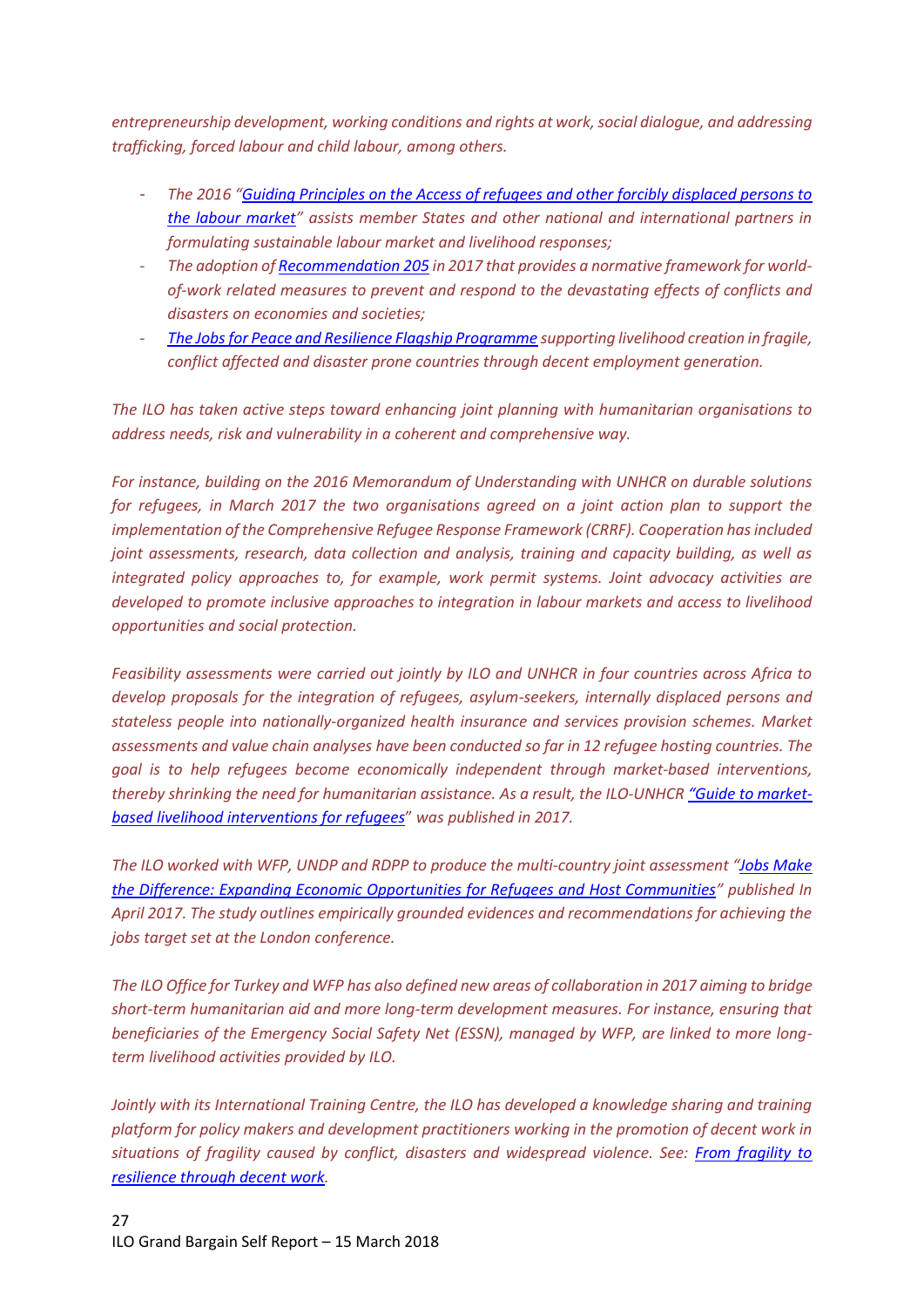## <span id="page-27-0"></span>**3. Planned next steps**

What are the specific next steps which you plan to undertake to implement the commitments (with a focus on the next 2 years)?

*ILO will be scaling up its work described in the various sections of the report, either related to work in the context of the CRRF or in fragile states and countries in crisis. This includes stepped up engagement with a range of Grand Bargain partners. Furthermore, an expanded collaboration with UNPBSO has been developed on peacebuilding and employment to reinforce also the nexus with peacebuilding activities.* 

*In order to advance social protection systems in humanitarian contexts, the ILO will implement with UNHCR concrete country applications (e.g. in Bangladesh, Cameroon, DRC, Ecuador, Ethiopia, Iraq, Jordan, Lebanon, Pakistan, oPt, Syria and Uganda), and contribute to the working group on the nexus between humanitarian aid and development in social protection under the SPIAC-B.*

*Additional engagement is also foreseen for 2018 within the framework of the HDN IASC Task Team.*

#### <span id="page-27-1"></span>**4. Efficiency gains**

Please indicate, qualitatively, efficiency gains associated with implementation of GB commitments and how they have benefitted your organisation and beneficiaries.

#### <span id="page-27-2"></span>**5. Good practices and lessons learned**

Which concrete action(s) have had the most success (both internally and in cooperation with other signatories) to implement the commitments of the work stream? And why?

*ILO's recent interventions in engaging development approaches at an earlier stage in crisis responses have shown:*

- *Labour-based approaches are viable even in middle income countries like Lebanon and Jordan.*
- *ILO approaches works to strengthen existing institutions and mechanisms and support resilience rather than creating parallel structures. ILO is also investing in local structures and improving capacities as well as service delivery.*
- *Protecting workers' rights through awareness-raising and supporting the meaningful engagement of trade unions and strengthening social dialogue are key elements and an added value of the ILO implementing a local development approach*
- *Identifying growth and market opportunities through value chain assessments has been an excellent tool for social cohesion*
- *ILO interventions adopt a comprehensive approach towards skills, assessing refugees' skills as well as labour market needs.*
- **I** In refugee responses, all ILO interventions involve host communities, who are already under *pressure, to avoid social tensions and to improve their resilience to cope with the situation.*

*In order to ensure better coordination and collaboration between humanitarian and development actors, Humanitarian Coordinators and Resident Coordinators at the UNCT level should increase efforts*